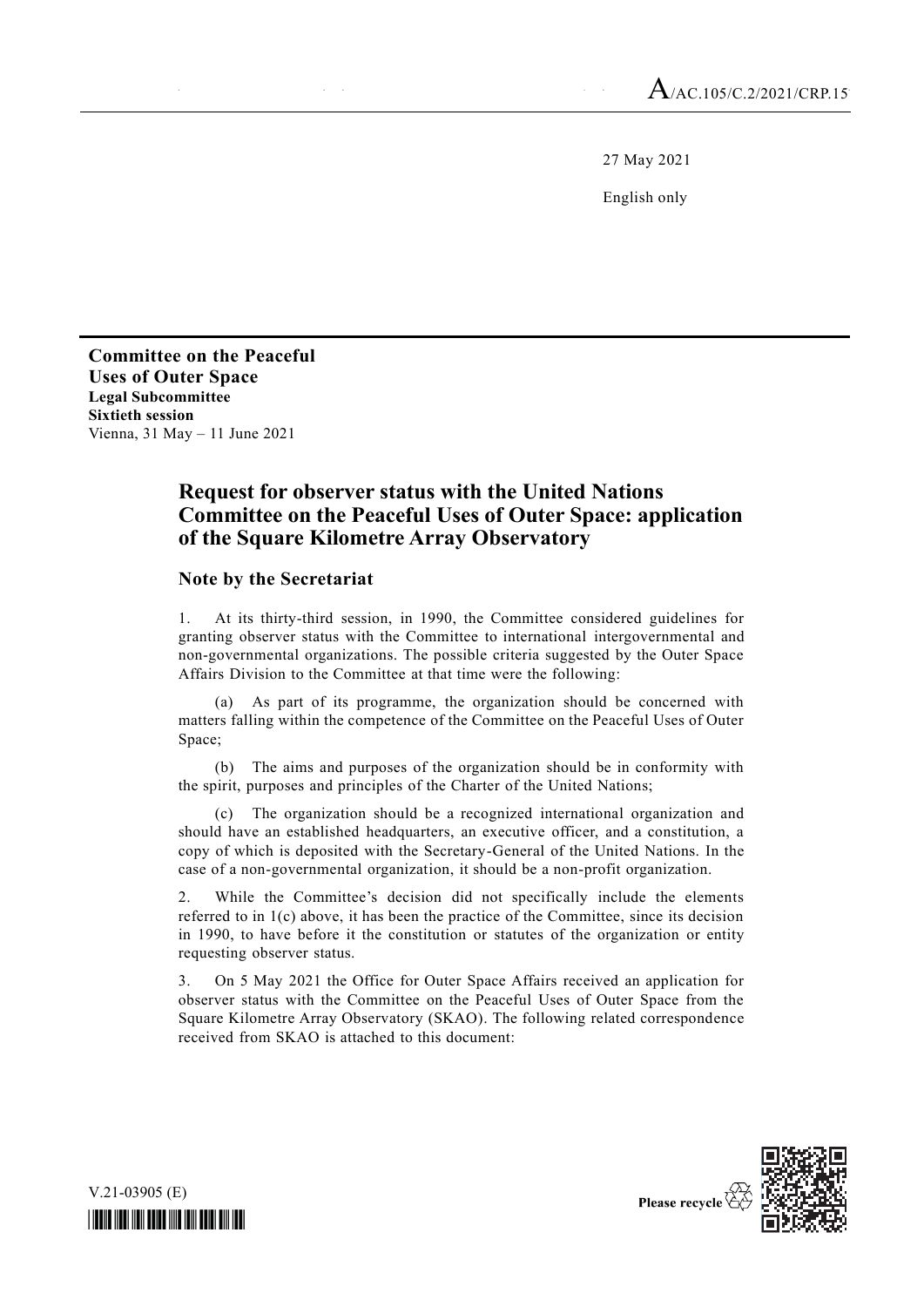(a) Letter from SKAO describing its mission and objectives and stating its intention to become a permanent observer of the Committee;

(b) SKAO Convention with certification from the Foreign and Commonwealth Office of the United Kingdom.

(c) United Kingdom depositary notification of ratification and entry into force of SKAO Convention as of 15 January 2021, and

(d) SKAO Rules of Procedure.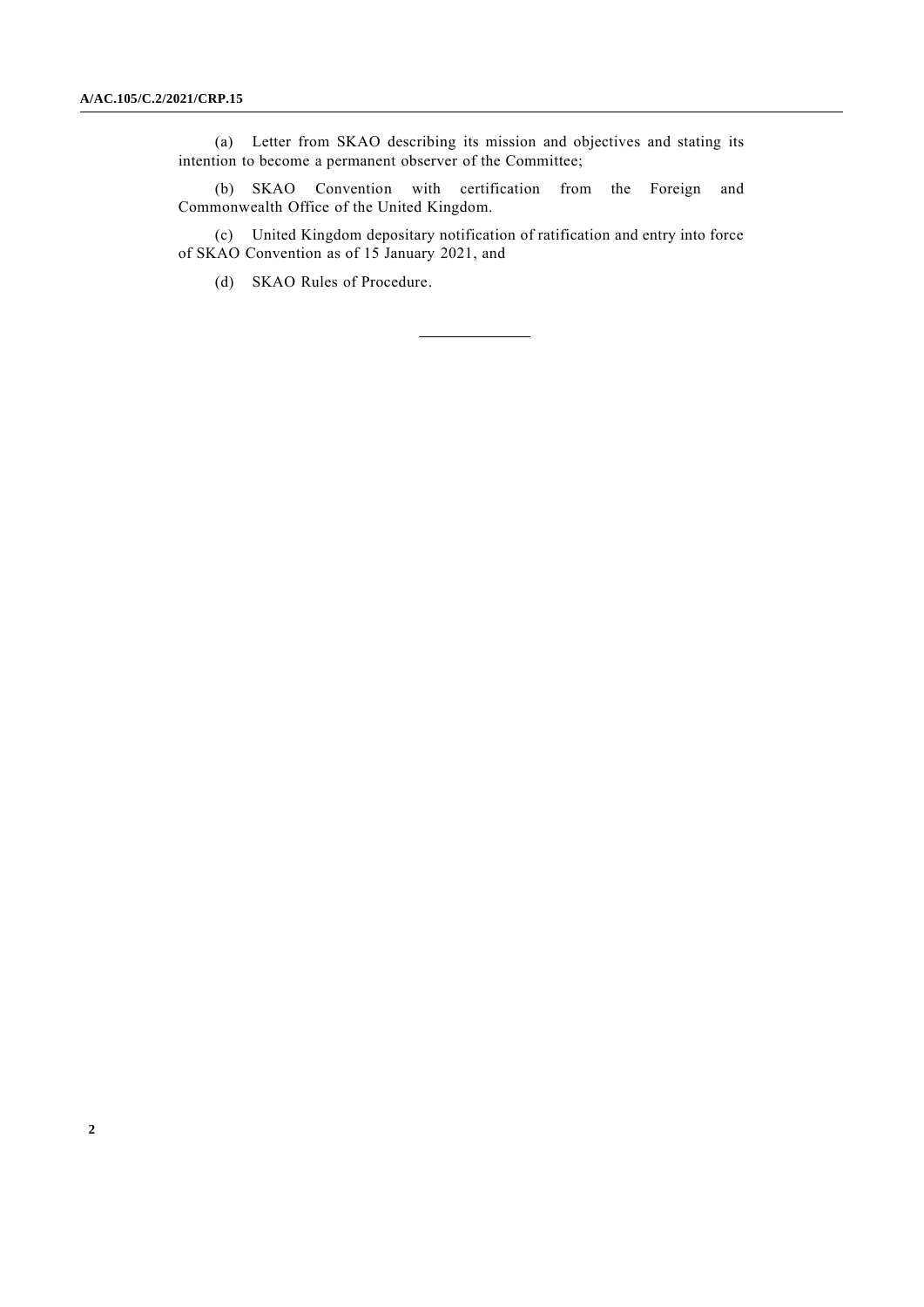

**SKA Observatory** Jodrell Bank Lower Withington Macclesfield SK11 9FT United Kingdom

+44 (0) 161 306 9600 www.skatelescope.org

5 May 2021

United Nations Office for Outer Space Affairs, United Nations Office at Vienna, Vienna International Centre, Wagramerstrasse 5, A-1220 Vienna **AUSTRIA** 

For Attention: UNOOSA Director, Ms. Simonetta Di Pippo

Dear Ms Di Pippo,

# Re: Application for Permanent Observership Status with the United Nations Committee on the Peaceful Uses of Outer Space (UNCOPUOS)

My recent letter of 1 March 2021 requesting *ad hoc* observership at the 58th session of the Science and Technology Subcommittee of UNCOPUOS bears reference.

I write to you on behalf of the Square Kilometre Array Observatory ('SKAO'), an International Intergovernmental Organization ('IGO') headquartered in the United Kingdom and created by the entry-into-force on the  $15<sup>th</sup>$  of January 2021 of our constitutive Convention Establishing the Square Kilometre Array Observatory (the 'Observatory Convention').

The Square Kilometre Array ('SKA') will be one of the largest scientific projects ever undertaken. It is under development as a next generation astronomical research infrastructure for the global community, complementing a range of other major facilities either in operation or under development at the present time. The science goals of the SKA are many and varied, tackling fundamental cosmology and physics, the formation and evolution of stars and galaxies, and the prospects for life elsewhere in the Universe in Earthlike planets.

The SKAO is the entity that is responsible for the development of the SKA telescope facility. Our project has an interesting and unique membership footprint in the world of astronomical infrastructure organisations, spanning 16 countries in Europe, Asia, Africa, Australasia and beyond.

The SKAO is thus firmly directed towards outer space science and excited about the deliberations taking place in UNCOPUOS and its Subcommittees.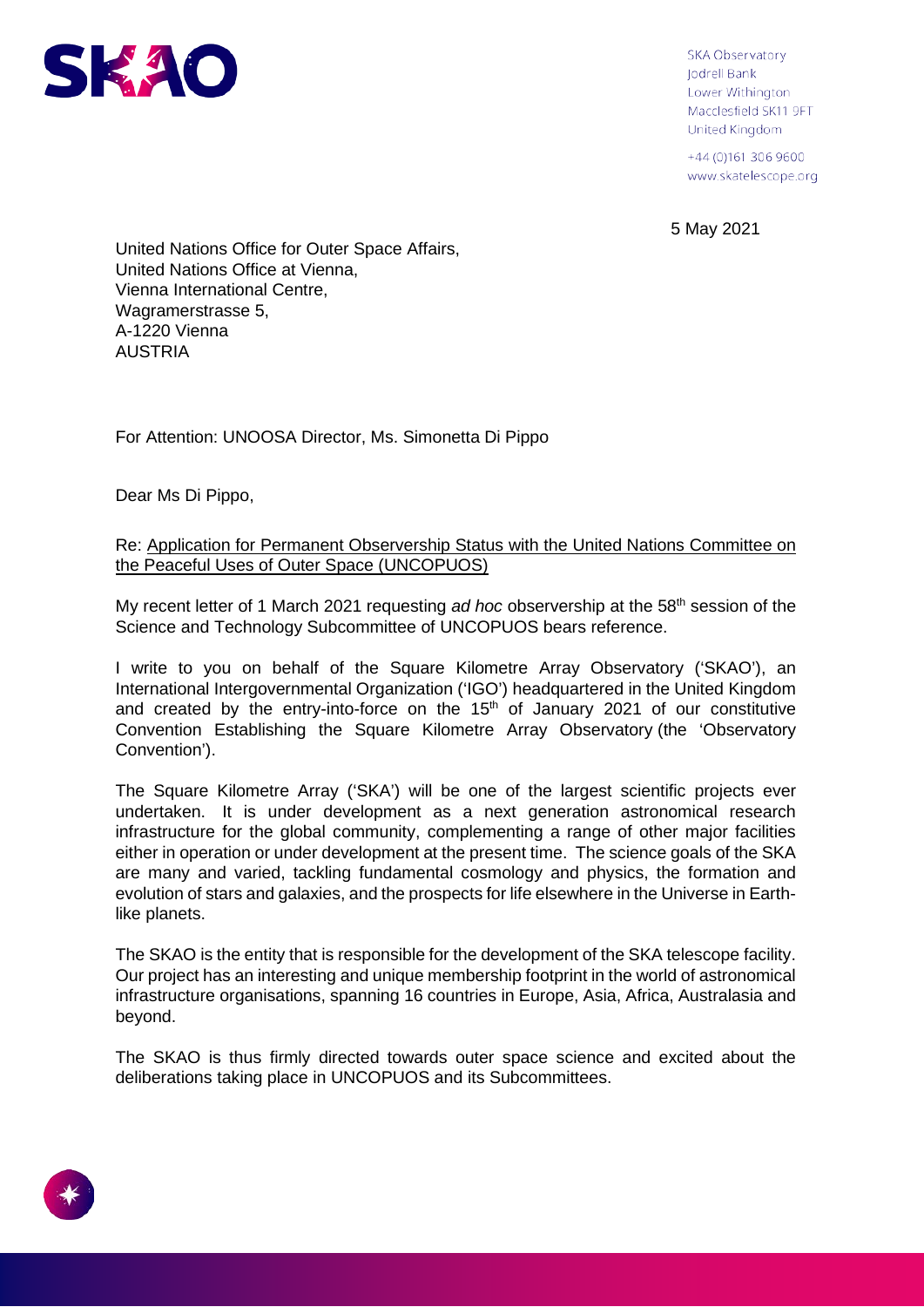I therefore respectfully request you to add the SKAO to the requests for Permanent Observership, from States and IGOs, for consideration by the main meeting of UNCOPUOS scheduled for later this year.

To fulfil the legal procedural requirements, please find attach hereto for your kind attention our Observatory Convention, the *Note Verbale* from our depositary regarding our entry-intoforce date, and our governing Council Rules of Procedure. In terms of sub-Article 20(3) of our Observatory Convention our depositary shall register it with the United Nations in terms of Article 102 of the Charter of the United Nations. In this regard, please note that the United Kingdom's Foreign, Commonwealth and Development Office informed us that the registration process has been delayed due to the pandemic.

Should you judge the presentation of any further documents necessary, please do not hesitate to contact me.

I firmly believe that SKAO and UNOOSA is destined for a fruitful cooperation. In order to inform our application for permanent Observership we would appreciate the opportunity to provide technical presentations at your forthcoming Legal Subcommittee and Main UNCOPUOS meetings.

I look forward to hearing from you.

Yours sincerely

Philip transand.

Prof. Philip Diamond Director-General SKA Observatory

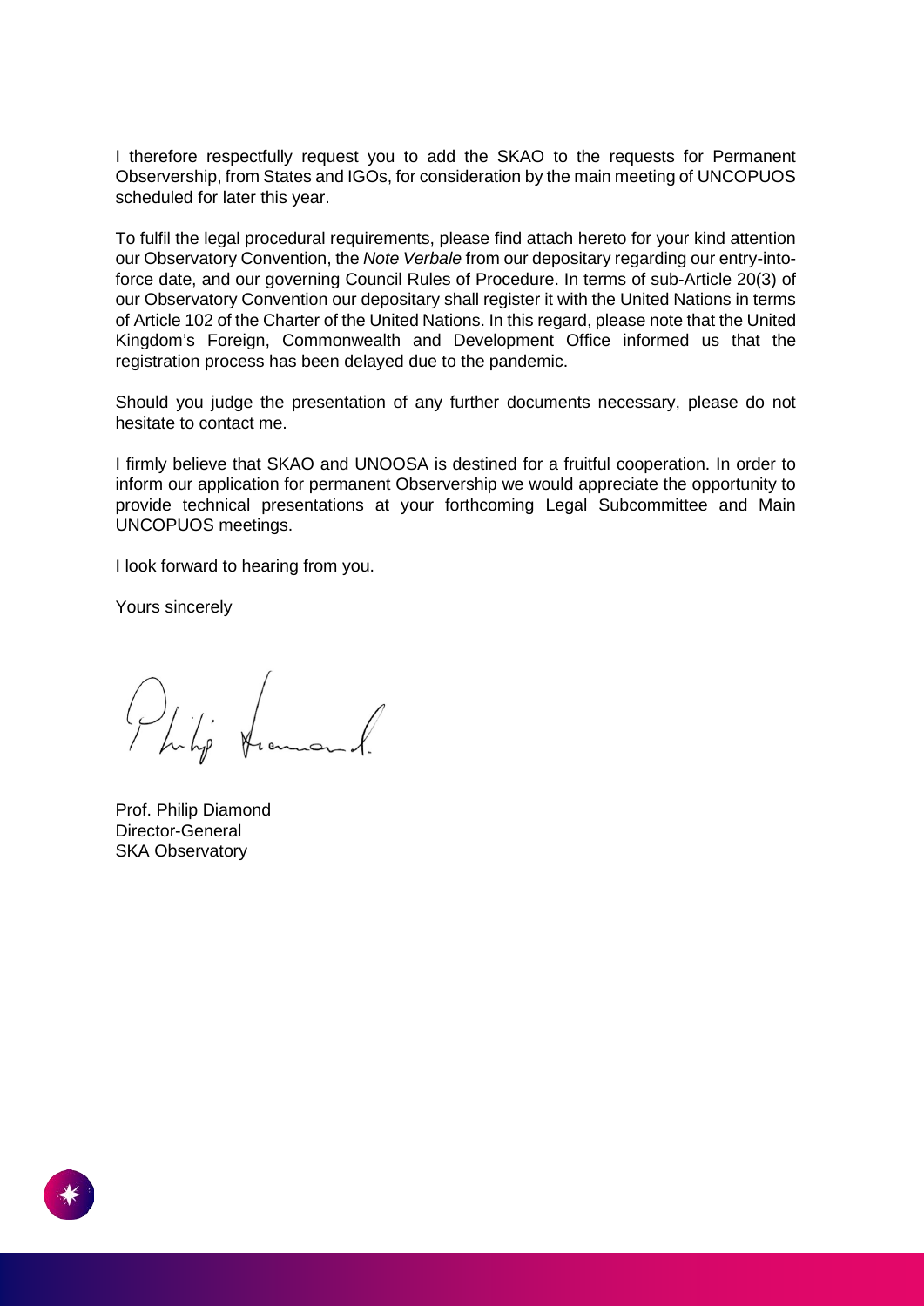# **CONVENTION ESTABLISHING THE SQUARE KILOMETRE ARRAY OBSERVATORY**

The Parties to this Convention,

DESIRING to deliver one of the most visionary and ambitious science projects of the  $21<sup>st</sup>$  century involving significant international cooperation;

COMMITTED to testing the limits of engineering and scientific endeavour and to exploring fundamental questions in astronomy and physics;

NOTING that the Square Kilometre Array will be a next generation radio telescope facility that has a discovery potential far greater than any previous instrument;

RECOGNISING that the scale and ambition of the Square Kilometre Array demand a global effort with long-term investment;

EMBRACING the potential for scientific discovery to contribute to advances in technology and innovation and to deliver a broader benefit for industry and society;

DEDICATED to realising the full ambition of the Square Kilometre Array Project;

ACKNOWLEDGING the preparatory work done by the Square Kilometre Array Organisation in the establishment of the Square Kilometre Array Observatory;

COMMITTED to an organisation where diversity and equality are promoted and respected;

HAVE AGREED as follows:

#### ARTICLE 1

#### **Definitions**

For the purposes of this Convention and its Protocols:

- (a) "SKAO" means the Square Kilometre Array Observatory;
- (b) "SKA" means the Square Kilometre Array radio telescope facility;

(c) "SKA Project" means the global effort to build, maintain, operate and ultimately decommission the SKA;

(d) "SKA-1" means the initial phase of the SKA Project;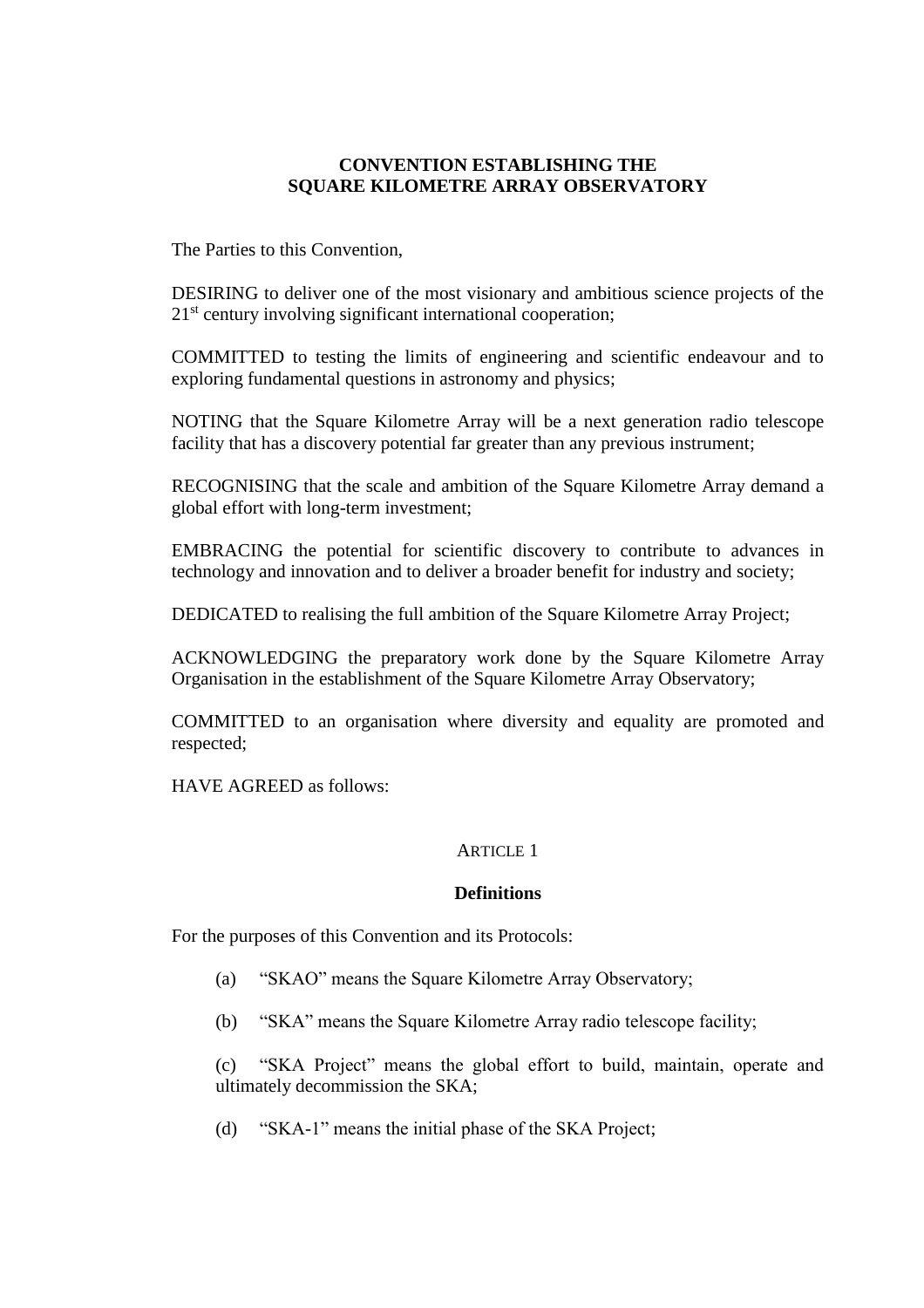(e) "Headquarters Country" means the State in which the SKAO global headquarters is located;

(f) "Host Country" means a State in which the SKA Project is hosted;

(g) "Member" means a State or an international organisation that is a party to this Convention;

(h) "Associate Member" means a State or an international organisation that is not a party to this Convention and which is admitted to the SKAO in accordance with Article 6, paragraph 3;

(i) "Fair Work Return" is identified to have been achieved when the cumulative value of the goods, works and services provided by a Member through the procurement process, broadly reflects the financial contribution committed by that Member;

(j) "Official Activities" means all activities undertaken pursuant to the Convention including the SKAO's administrative activities;

(k) "Staff" means members of staff of, or secondees to, the SKAO; and

(l) "Funding Schedule" means a schedule that prescribes financial contributions, and terms and conditions, of Members and Associate Members for the construction and operation of the SKAO.

# ARTICLE 2

## **Establishment and Status of the SKAO**

1. The SKAO is hereby established as an international organisation with legal personality. It shall have such capacities as may be necessary for the exercise of its functions and fulfilment of its purposes, including:

- (a) To contract;
- (b) To acquire and dispose of immovable and movable property; and
- (c) To institute and be a party to legal proceedings.

2. The Headquarters Country shall be the United Kingdom of Great Britain and Northern Ireland, and the global headquarters of the SKAO shall be at Jodrell Bank.

3. The SKAO shall conclude agreements with the Headquarters Country and Host Countries concerning the hosting of the SKAO and the SKA Project. Such agreements shall be approved by unanimous vote of the Council.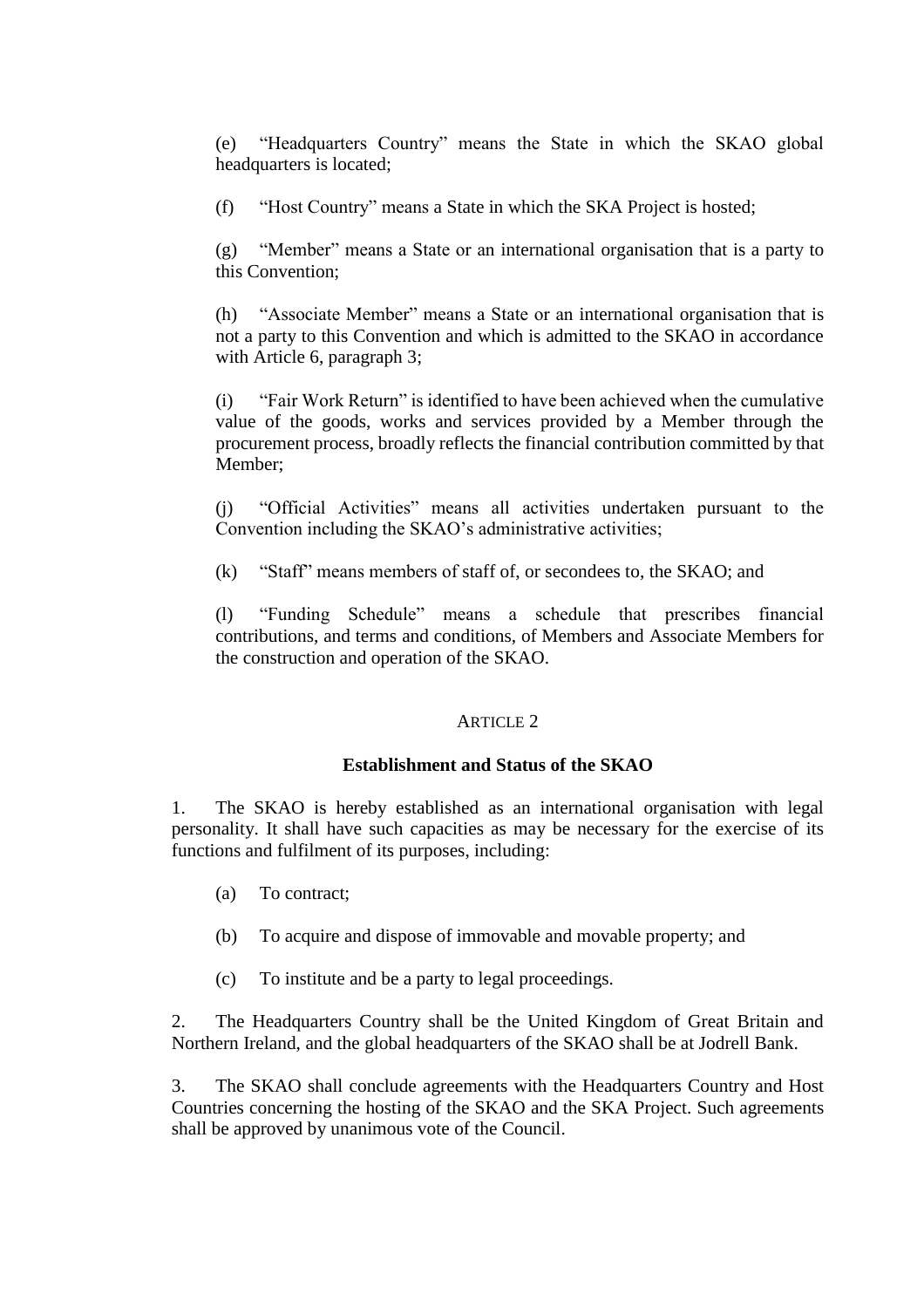# **Purpose of the SKAO**

1. The purpose of the SKAO shall be to facilitate and promote a global collaboration in radio astronomy with a view to the delivery of transformational science. The first objective of this global collaboration shall be the implementation of the SKA Project.

2. Subject to a decision by the Council, the SKAO may commence, or contribute to, other projects, beyond the SKA Project, that are related to radio astronomy science, technology and their applications. Participation by Members and Associate Members in such other projects shall be optional.

#### ARTICLE 4

#### **Privileges and Immunities**

1. All Members shall grant the privileges and immunities as set out in the Protocol on Privileges and Immunities of the Square Kilometre Array Observatory, which shall be annexed to (Annex A), and form an integral part of, this Convention.

2. All privileges and immunities are provided for the sole purpose of facilitating the Official Activities of the SKAO and delivery of its objectives.

## ARTICLE 5

## **SKA Project**

1. The SKA Project shall be designed to be capable of transformational science, with a combination of sensitivity, angular resolution, and survey speed far surpassing current state-of-the-art instruments at relevant radio frequencies.

2. The SKA Project shall be delivered in phases, beginning with SKA-1, with the active intent to proceed to subsequent phases.

3. SKA-1 shall be hosted in Australia and the Republic of South Africa. The components of SKA-1 to be located in each Host Country, and components of the global headquarters of the SKAO to be located in the Headquarters Country, shall be described in a technical document to be approved by unanimous decision of the Council.

4. Subsequent phases of the SKA Project shall commence following approval by decision of the Council. Participation in the construction of such subsequent phases shall be optional. Financial contributions towards the implementation of a subsequent phase shall be determined in accordance with the Financial Protocol of the Square Kilometre Array Observatory.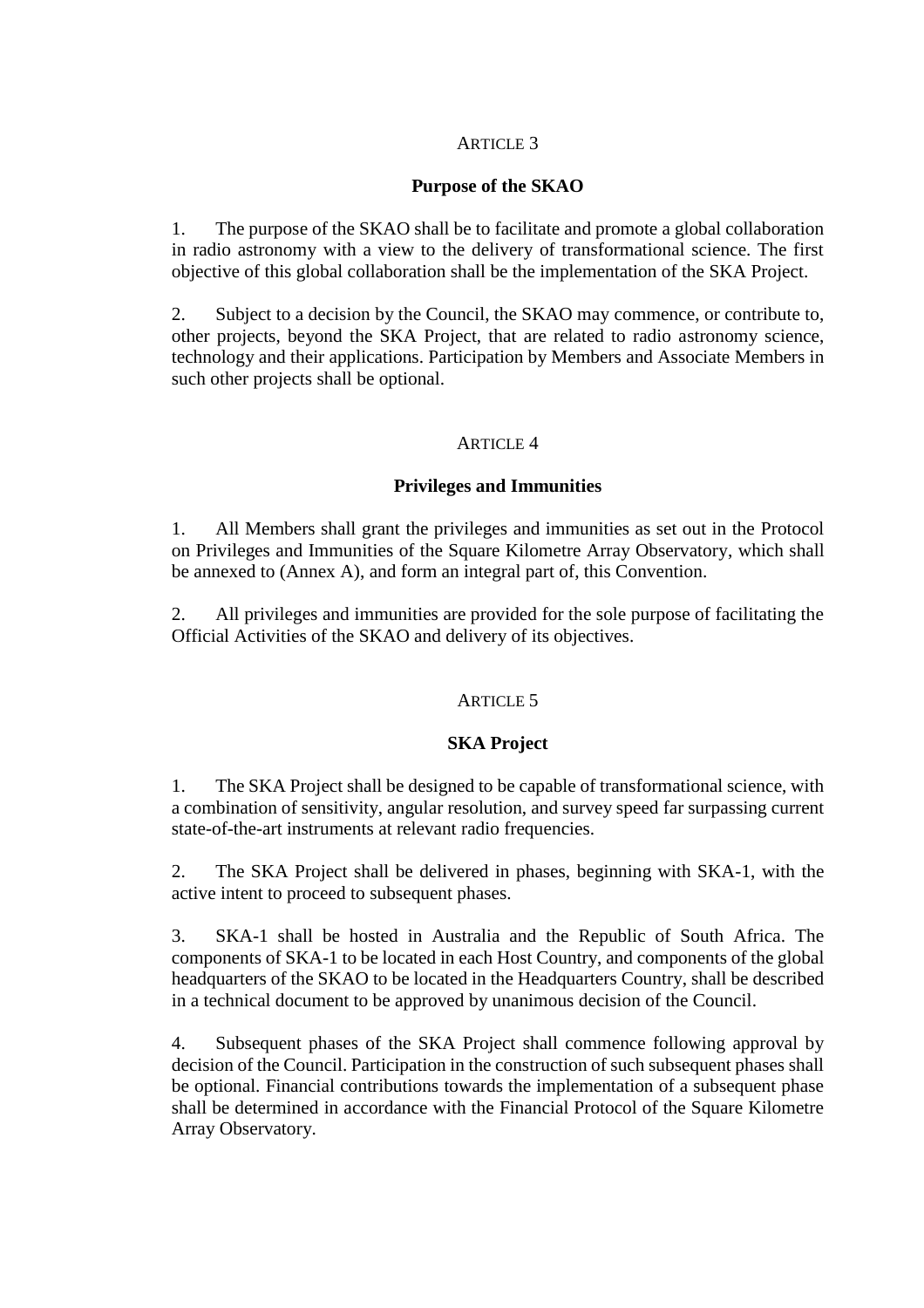# **Membership and Other Forms of Cooperation**

1. The Parties to this Convention shall be the Members of the SKAO. Membership shall be open to States and international organisations.

2. The Council may decide, by unanimous vote, to admit new Members into the SKAO in accordance with this Convention and on such terms as it determines. When the Convention enters into force for that State or international organisation according to Article 19, paragraph 4, it shall become a Member and shall be bound by the terms determined by the Council.

3. The Council may decide, by unanimous vote, to admit Associate Members to the SKAO on such terms as it determines. Such terms shall ensure that Associate Members do not enjoy benefits equivalent to those of Members. Associate membership shall be open to States and international organisations.

4. The Council may decide, by unanimous vote, to invite other entities such as States, international organisations, and institutions, to cooperate with the SKAO. The SKAO may enter into agreements and arrangements with them to this effect. These agreements and arrangements require the approval by decision of the Council.

# ARTICLE 7

## **Organs**

The SKAO shall consist of the Council and a Director-General assisted by Staff.

## ARTICLE 8

## **Council**

1. The Council shall be the governing body of the SKAO. Each Member shall be represented on the Council by up to two representatives, one of whom shall be the voting representative who shall be authorised to act and vote on its behalf. Representatives may be assisted by advisers.

2. The Council shall be responsible for the overall strategic and scientific direction of the SKAO, its good governance, and the attainment of its purposes. It shall have all necessary and proper authority to discharge effectively its responsibilities.

3. In addition to the functions set forth elsewhere in this Convention, the Council shall:

(a) Appoint the Director-General and approve the appointment of other senior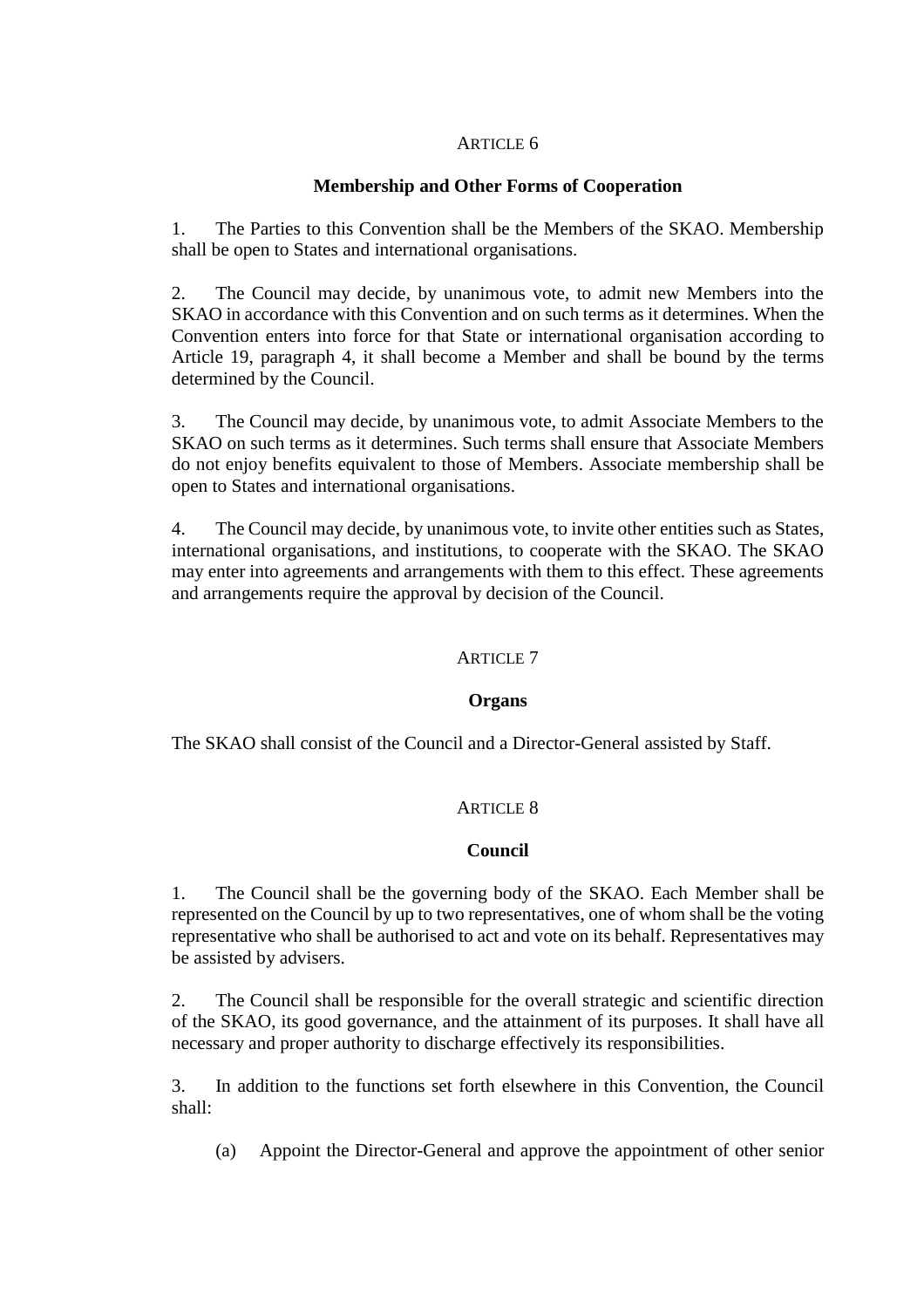staff, as required in accordance with the Staff Regulations;

(b) Approve the policies, rules, and regulations of the SKAO, including with regard to scientific, technical, financial and administrative matters, as well as access to the SKA and its data;

- (c) Approve the budget and supervise expenditure and financial activity;
- (d) Appoint auditors;
- (e) Approve and publish the audited annual accounts;
- (f) Approve and publish annual reports; and
- (g) Take further measures, as necessary for the functioning of the SKAO.

4. For any meeting, convened either in person or remotely, and for any decision of the Council a quorum of two-thirds of Members shall be required. Members not eligible to vote shall not be considered part of the quorum.

5. Each Member shall have one vote in the Council, unless otherwise specified.

6. Decisions by the Council shall be taken by a vote of a two-thirds majority, unless otherwise specified.

7. In determining the unanimity or majorities provided for in this Convention or the Financial Protocol of the Square Kilometre Array Observatory, account shall not be taken of a Member which is absent, is not participating in the vote, abstains or has no right to vote.

8. The choice of the Headquarters Country and each Host Country may be amended, subject to Article 15, after a unanimous vote of the Council.

9. For projects approved in accordance with Article 3, paragraph 2, Members shall not have the right to vote unless they have agreed to make a financial contribution.

10. Subject to the terms of this Convention, the Council shall determine its own Rules of Procedure.

11. The Council shall elect a Chairperson and Vice-Chairperson for a term of office of two years. The Chairperson and Vice-Chairperson may not be elected more than twice.

12. The Chairperson shall convene the meetings of the Council in accordance with its Rules of Procedure. The Council shall meet as and when required, but not less than once per year.

13. The Council shall establish a Finance Committee on which every Member shall be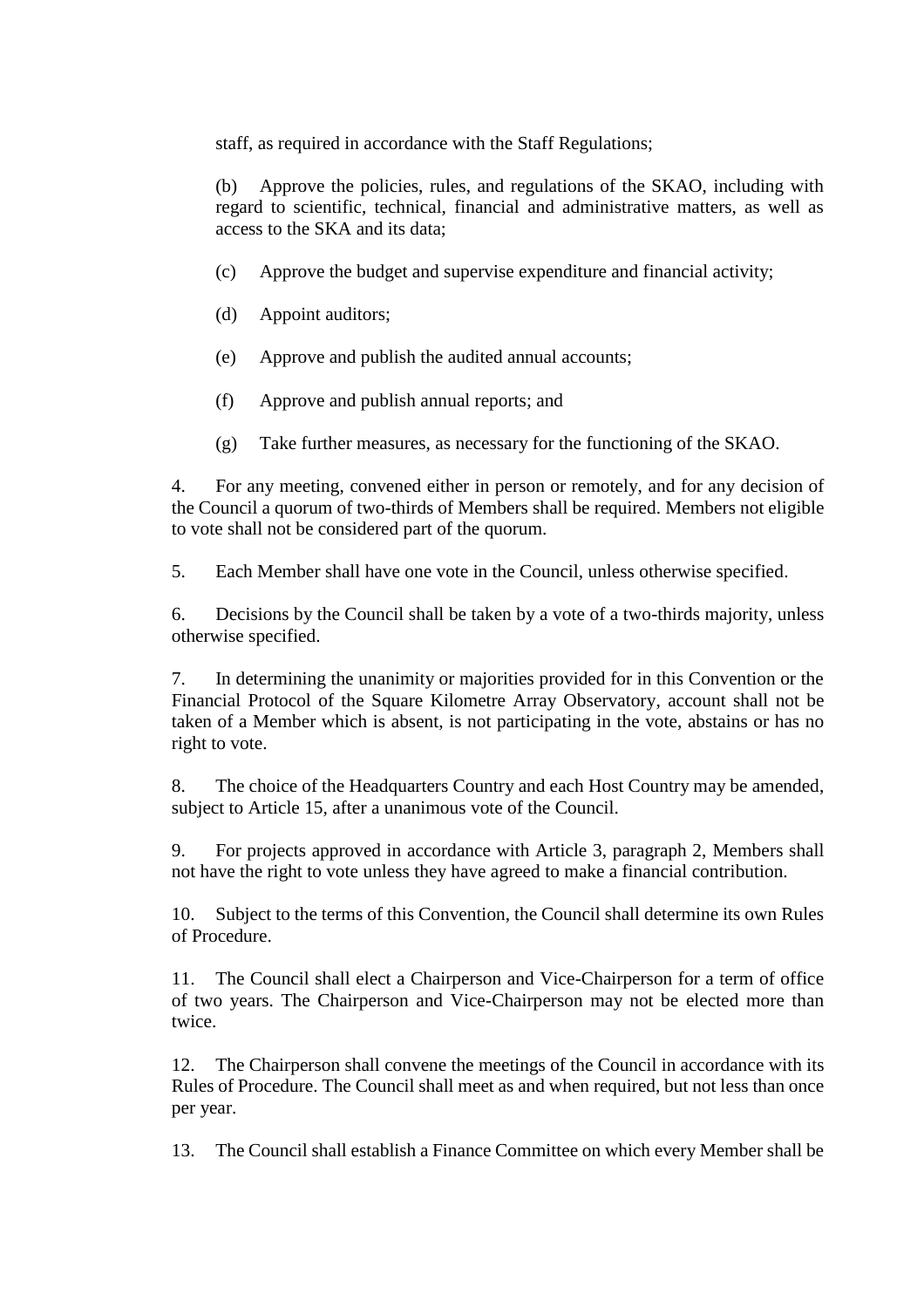represented. The Council shall establish such other committees as may be necessary to accomplish the purpose of the SKAO. The Council shall define the mandate and membership of such committees.

#### ARTICLE 9

#### **Director-General and Staff**

1. The Council shall appoint a Director-General for a fixed period and may terminate the appointment at any time in accordance with Staff Regulations to be approved, by decision, by the Council. The Director-General shall act as the chief executive officer of the SKAO and act as its legal representative. The Director-General shall report to the Council.

2. The functions of the Director-General shall be to:

(a) Exercise project, operational and financial authority as provided by the Council;

- (b) Submit an annual report to the Council;
- (c) Submit budget estimates to the Council;
- (d) Submit audited annual accounts to the Council;

(e) Attend Council meetings in a consultative capacity unless the Council otherwise decides;

- (f) Be responsible for general management of SKAO;
- (g) Be accountable for health and safety; and
- (h) Perform all other duties as delegated by the Council.

3. Subject to Article 8, paragraph 3 (a), the Director-General shall be assisted by such scientific, technical, and administrative staff as the Director-General may consider necessary within the limits authorised by the Council. Such staff shall be engaged and dismissed by the Director-General in accordance with the Staff Regulations.

4. The Director-General and Staff shall respect the international character of the SKAO and perform their duties in the sole interests of the SKAO.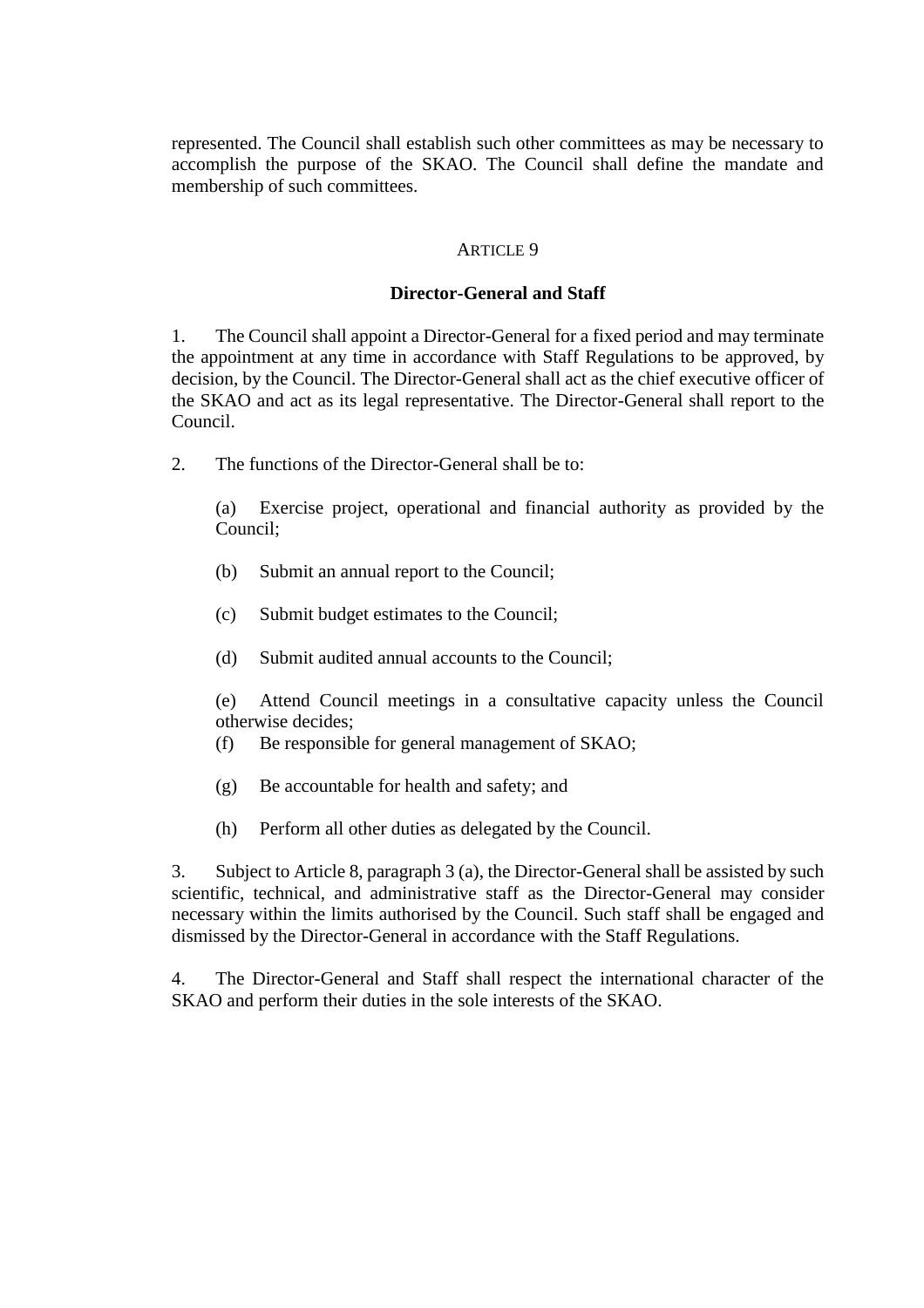# **Financial Matters**

1. The SKAO shall conduct its financial affairs in accordance with the Financial Protocol of the Square Kilometre Array Observatory, which shall be annexed to (Annex B), and form an integral part of, this Convention.

2. Members and Associate Members shall make financial contributions in accordance with Funding Schedules that have been approved by the Council in accordance with the Financial Protocol of the Square Kilometre Array Observatory.

3. The Funding Schedules may be amended in accordance with the Financial Protocol of the Square Kilometre Array Observatory.

4. Members and Associate Members shall have shares in the SKA Project proportional to their cumulative committed financial contributions to the SKA Project.

# ARTICLE 11

# **Intellectual Property Rights**

1. The SKAO shall have an Intellectual Property Policy, approved by the Council by unanimous vote. Any amendment by the Council of the Intellectual Property Policy shall require a two-thirds majority, except for those provisions that have been identified in the policy as requiring unanimity to be amended.

2. The policy shall ensure that intellectual property is managed to minimise intellectual property-related risk and cost to the SKAO.

3. The policy shall define the basis on which any entities that participate in projects undertaken by the SKAO are able to exploit, beyond the scope of the SKA, any innovations that arise from their participation.

4. The Council may decide to grant access to foreground intellectual property through the grant of non-exclusive, worldwide, royalty-free, perpetual, and irrevocable sub-licences to SKA contributors, under which they will be permitted to use those innovation and work products, subject to obtaining appropriate licences under existing background intellectual property rights and third party intellectual property rights, for SKA Project purposes and other non-commercial research and education purposes, provided that such sub-licences should not cover activities undertaken by sub-licensees in competition with the owner of the foreground intellectual property.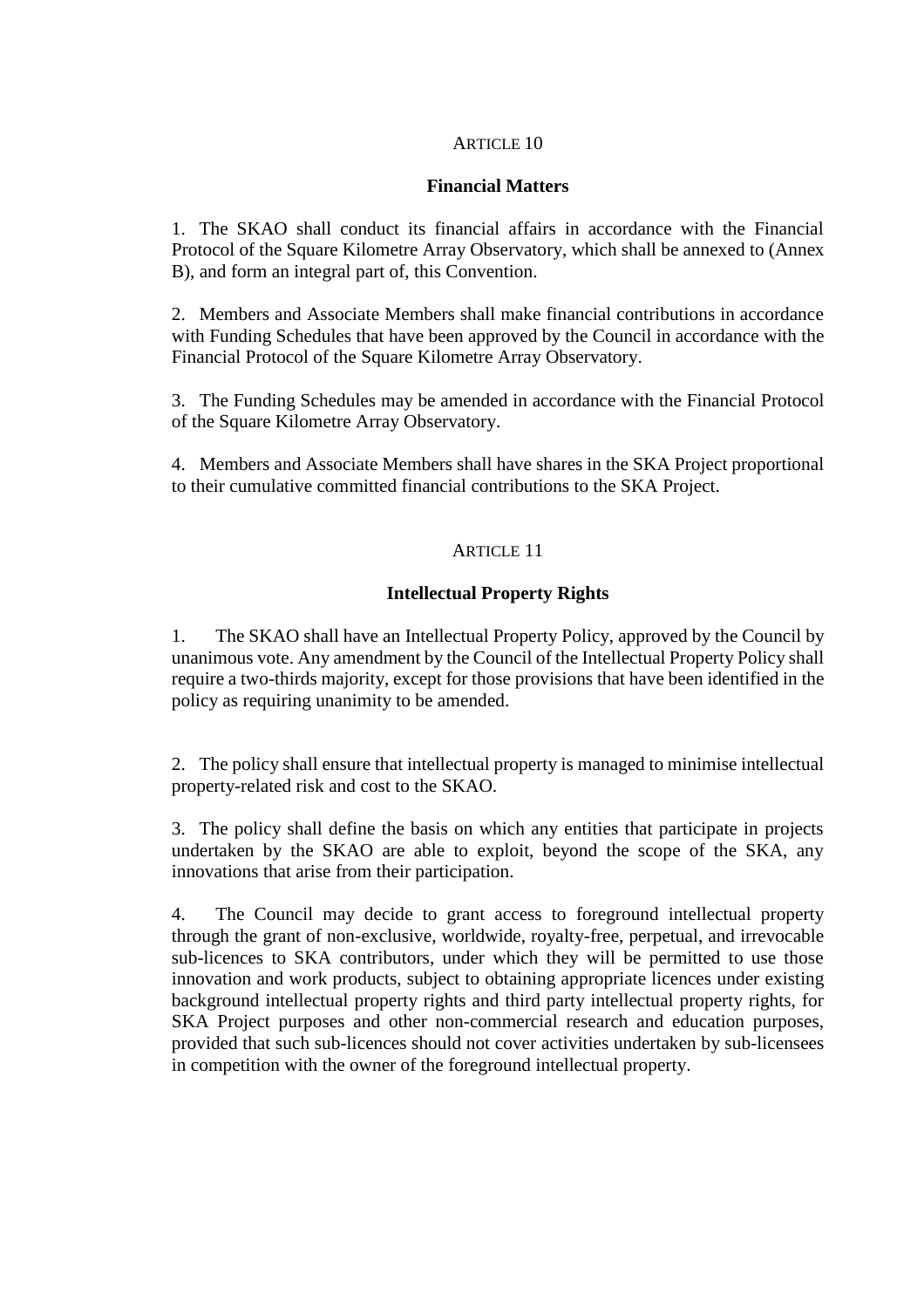# **Procurement**

1. The primary objective of procurement shall be to acquire successfully the goods, works and services required to deliver the SKA Project through financial contributions, whether cash or in-kind contributions or a combination of both, while effectively managing risk.

2. A Procurement Policy shall be approved by the Council by unanimous vote. Any amendment by the Council of the Procurement Policy shall require a two-thirds majority, except for those provisions that have been identified in the policy as requiring unanimity to be amended.

3. Procurement shall be implemented based on principles of Fair Work Return, equity, transparency and competitiveness.

# **ARTICLE 13**

# **Operations and Access**

1. The SKAO shall conduct its operations in accordance with the Operations Policy, as approved by the Council by unanimous vote. Any amendment by the Council of the Operations Policy shall require a two-thirds majority, except for those provisions that have been identified in the policy as requiring unanimity to be amended.

2. Access to time on SKA telescopes and other SKA resources shall be in accordance with the Access Policy, as approved by the Council by unanimous vote. Any amendment by the Council of the Access Policy shall require a two-thirds majority, except for those provisions that have been identified in the policy as requiring unanimity to be amended.

3. The SKAO will operate on the principle that Members' and Associate Members' access is proportional to their share in the project, except as decided by unanimous vote of the Council.

## ARTICLE 14

## **Dispute Settlement**

Any dispute arising between Members or between a Member, or Members, and the SKAO with regard to the interpretation or application of this Convention which cannot be settled by negotiation shall, at the request of any of the parties to the dispute, be referred to the Permanent Court of Arbitration under the relevant Arbitration Rules of the Permanent Court of Arbitration, unless the parties to the dispute have agreed to another mode of settlement.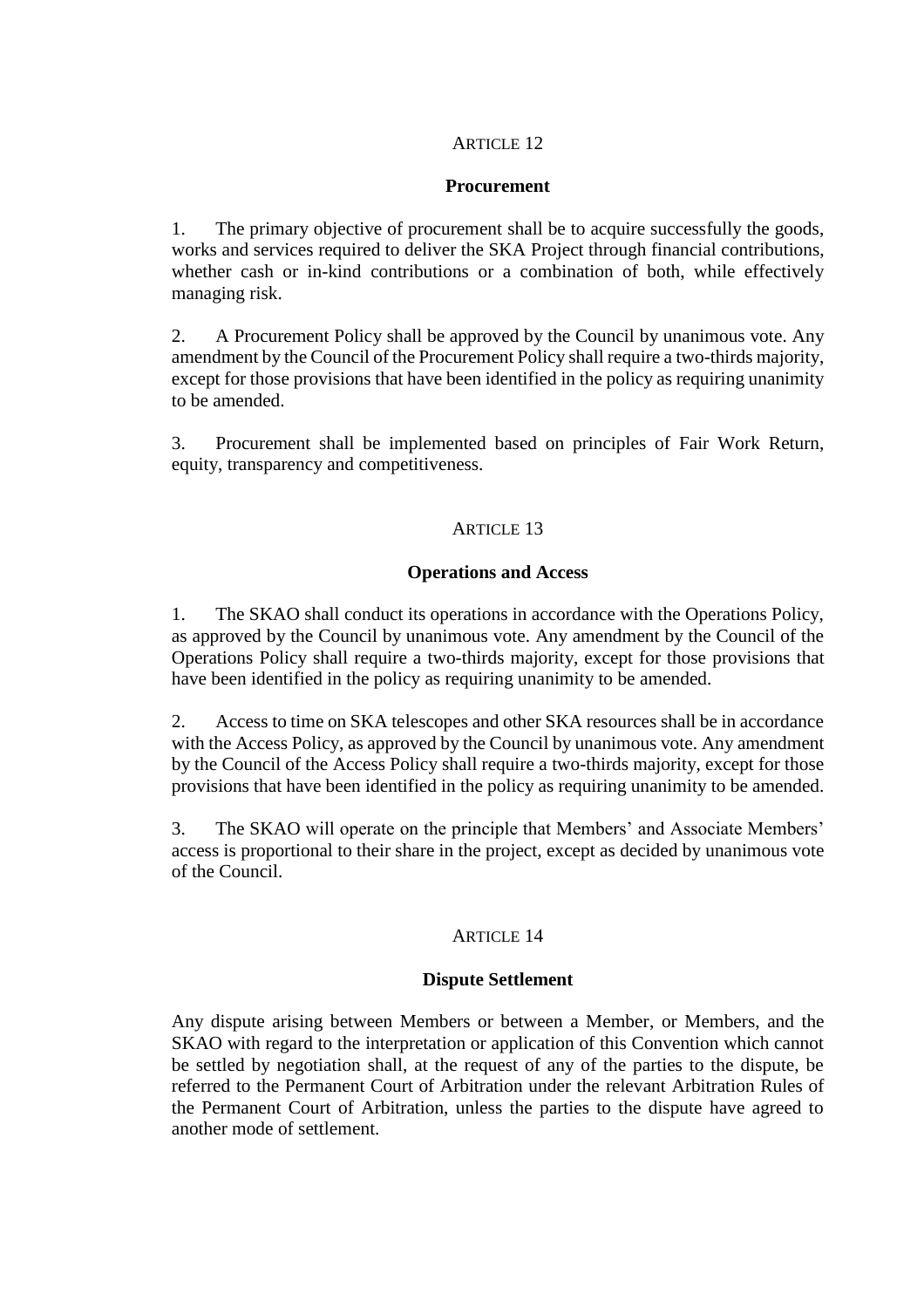#### **Amendments**

1. Any Member wishing to propose an amendment to this Convention and its Protocols shall notify the Director-General of its proposal. The Director-General shall promptly circulate any such proposals to all Members. Following a subsequent period of at least three months the Chairperson shall convene a meeting of the Council at which it shall consider whether to adopt and recommend the amendment to Members.

2. Amendments adopted and recommended by the Council shall enter into force for all Members after all Members have accepted them in accordance with their own domestic requirements. Such amendments shall enter into force thirty days after the last notification of acceptance of the proposed amendment has been received by the depositary.

# ARTICLE 16

## **Withdrawal**

1. Ten years after the date this Convention enters into force any Member may at any time withdraw from this Convention, by giving written notice of its withdrawal to the depositary. Withdrawal shall be allowed on the condition that the withdrawing Member has fulfilled its obligations, unless the Council decides to waive such obligations.

2. A withdrawing Member shall remain liable for all direct and contingent obligations to the SKAO to which it was subject on the date the withdrawal notice was received by the depositary, until the point at which the withdrawal becomes effective. So long as the withdrawing Member has fulfilled its obligations, withdrawal shall become effective twelve months after the withdrawal notice was received, unless the Council decides that earlier withdrawal should be permitted.

3. A withdrawing Member shall have no claim on the assets of the SKAO or on the amount of the financial contributions it has already made. A withdrawing Member shall not incur any new liability for obligations resulting from operations of the SKAO effected after the date on which the withdrawal notice is received by the depositary.

## ARTICLE 17

## **Termination and Dissolution**

1. The Council may decide, by a unanimous vote, to terminate this Convention at any time. Termination shall not take effect until such time as the SKAO's obligations to the Host Countries, including in relation to the decommissioning of the SKA, have been discharged. Once discharged, the Council shall decide the date upon which termination will take effect. Upon termination, the SKAO shall be dissolved and cease to exist as an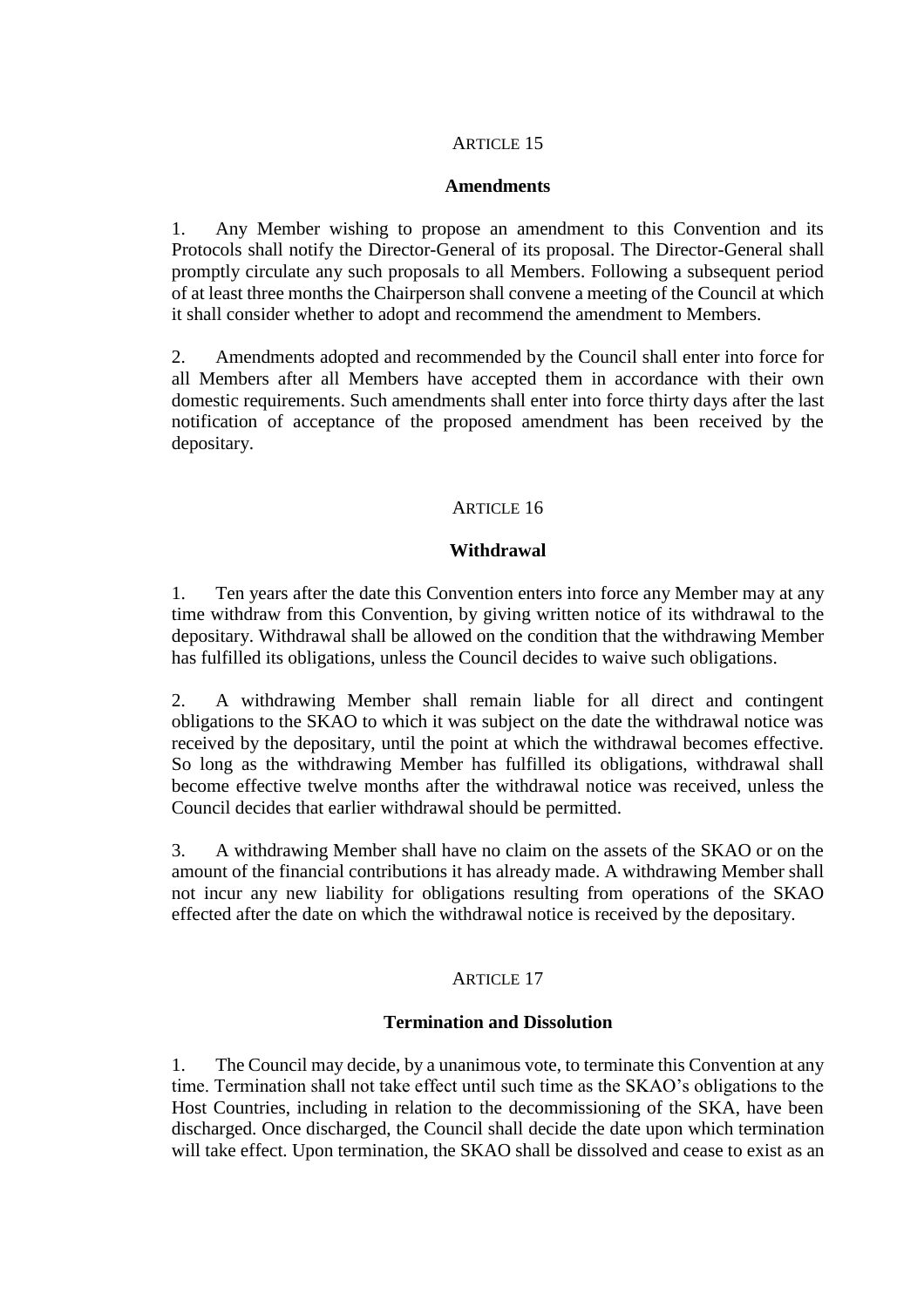International Organisation. Any assets shall be liquidated and any proceeds distributed among Members *pro rata* to the contributions they have made since becoming Members.

2. Any outstanding liabilities incurred by SKAO shall be borne by Members *pro rata* to, and to the extent of, the financial contributions they have been required to provide the SKAO since becoming Members as at the time of the decision to terminate. In case that the obligations or liabilities incurred by SKAO exceed total funds then available to SKAO, the Council shall, by unanimous decision, seek to increase each Member's contribution for such obligation or liability.

#### ARTICLE 18

#### **Failure to Fulfil Obligations**

When the Council decides that a Member has failed to fulfil its obligations arising out of this Convention, including the payment of financial contributions, it shall be called upon by the Council to rectify the failure. If the said Member does not respond to the Council's request in the time imparted to it, the Council voting rights of that Member shall be automatically suspended. The other Members of the Council may decide to take such other action as they consider appropriate in the circumstances, which may include a unanimous decision of the other Members of the Council that the Member ceases to be a Member of the SKAO.

#### ARTICLE 19

#### **Signature, Ratification, Acceptance, Approval, Accession and Entry into Force**

1. This Convention shall be open for signature in Rome on 12 March 2019 and thereafter with the Depositary from 13 March 2019 for all States listed below:

Australia

The People's Republic of China

The Republic of India

The Italian Republic

The Kingdom of the Netherlands

New Zealand

The Portuguese Republic

Kingdom of Sweden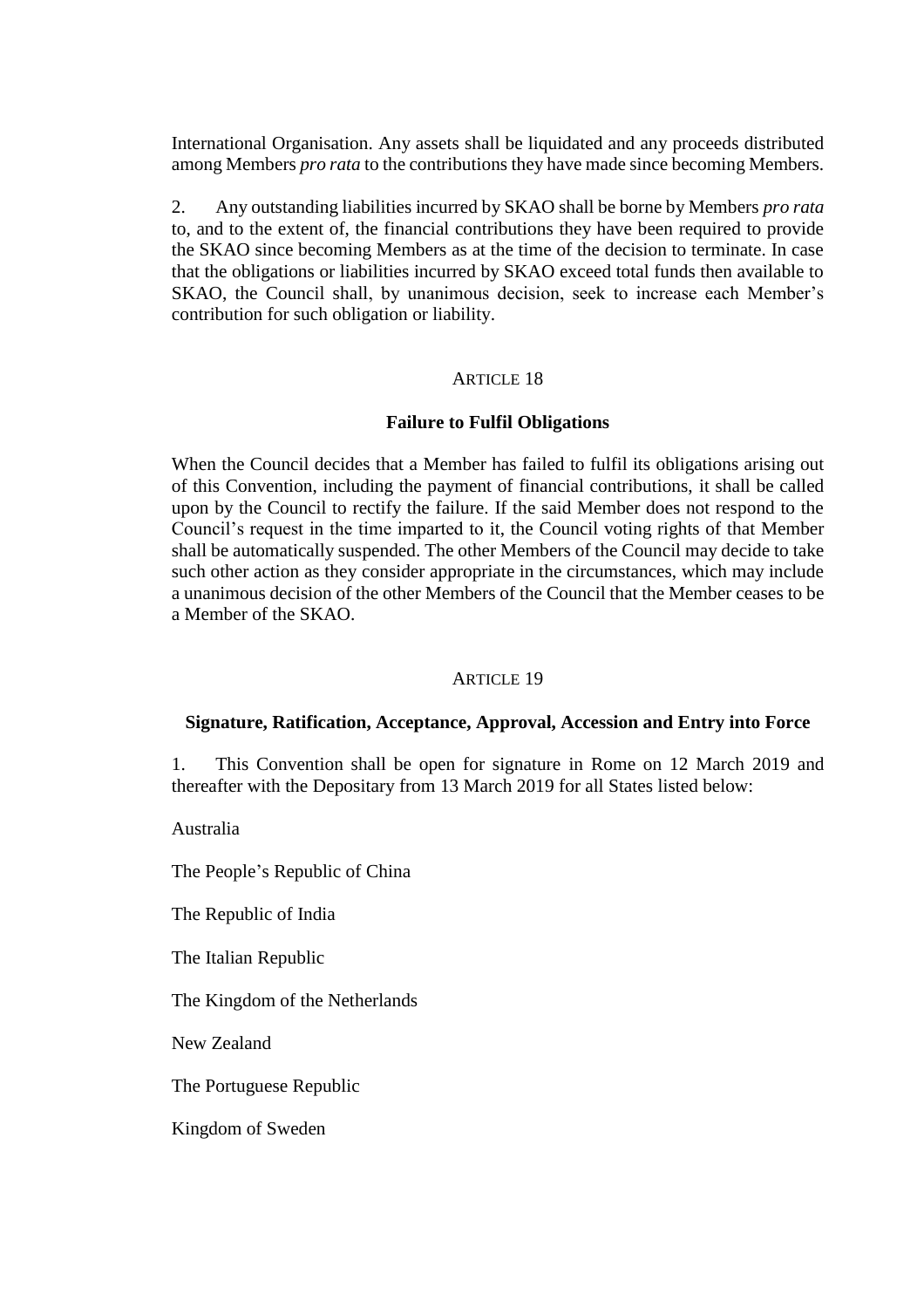Republic of South Africa

United Kingdom of Great Britain and Northern Ireland

2. This Convention shall be subject to ratification, acceptance or approval by the States listed in paragraph 1 in accordance with their domestic requirements. It shall enter into force thirty days after the date on which instruments of ratification, acceptance or approval have been deposited by Australia, the Republic of South Africa, United Kingdom of Great Britain and Northern Ireland and two other signatories.

3. This Convention is open to accession by States not listed in Article 19, paragraph 1, and international organisations, subject to Article 6, paragraph 2.

4. For any State or international organisation that deposits its instrument of ratification, acceptance, approval or accession subsequent to the entry into force of this Convention, this Convention shall enter into force thirty days following the date of deposit of its instrument of ratification, acceptance, approval or accession.

# ARTICLE 20

# **Depositary**

1. The Government of the United Kingdom of Great Britain and Northern Ireland shall be the depositary for this Convention.

2. The depositary shall:

(a) Notify signatories and Members of each signature and the date thereof, and the date of entry into force of this Convention;

(b) Notify signatories and Members of each deposit of instruments of ratification, acceptance, approval or accession and the date of entry into force of the Convention for that State or international organisation;

(c) Inform the Members of the dates of notifications of acceptance and of the date of the entry into force of an amendment;

(d) Inform the Members of the date of a withdrawal notice and of the date the withdrawal takes effect;

(e) Inform the Members of the date of termination of the Convention; and

(f) Inform the Members of a decision of the Council, in accordance with Article 18, that a Member ceases to be a Member of the SKAO and of the date that decision takes effect.

3. Upon the entry into force of this Convention, the depositary shall register it with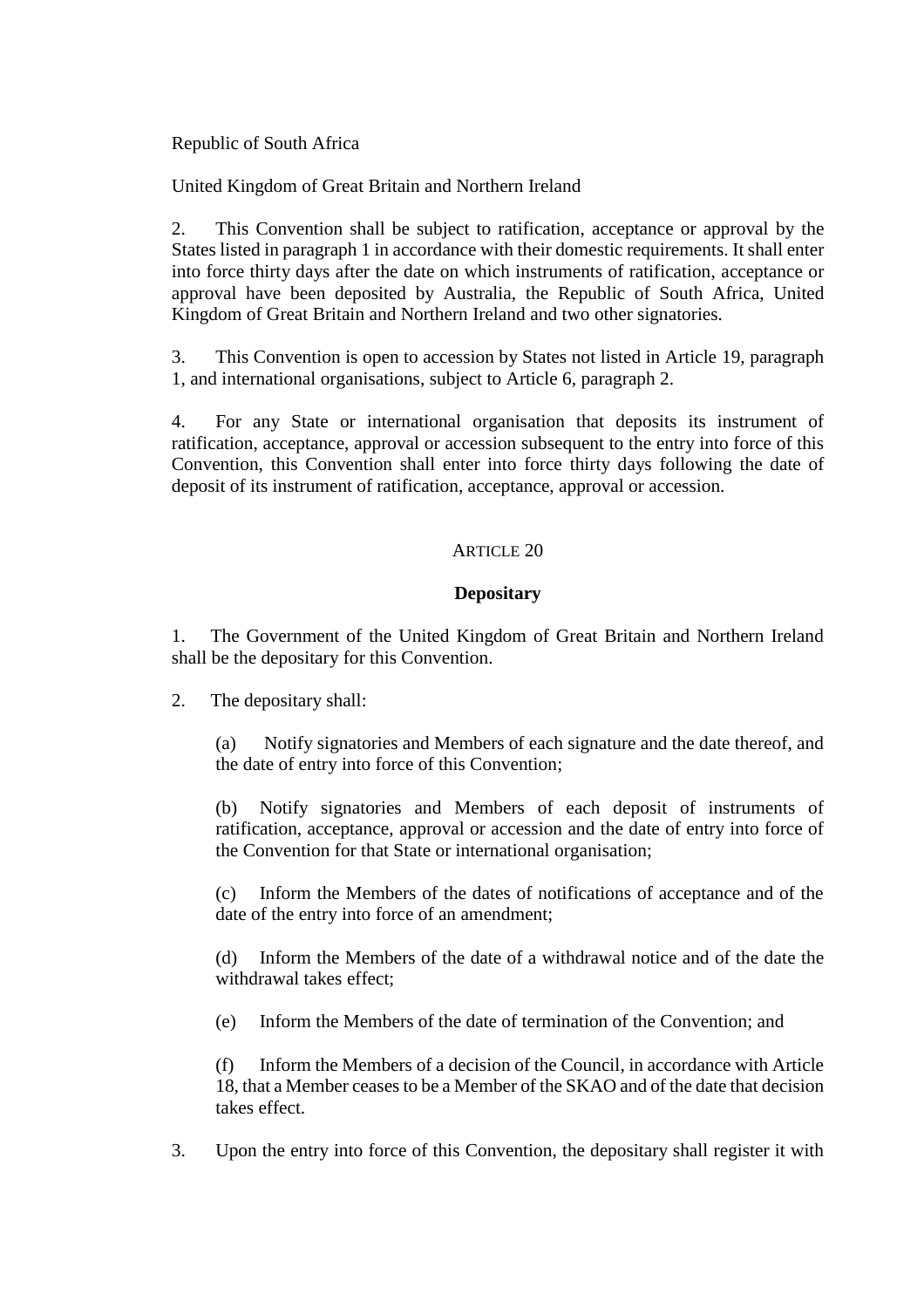the Secretariat of the United Nations in accordance with Article 102 of the Charter of the United Nations.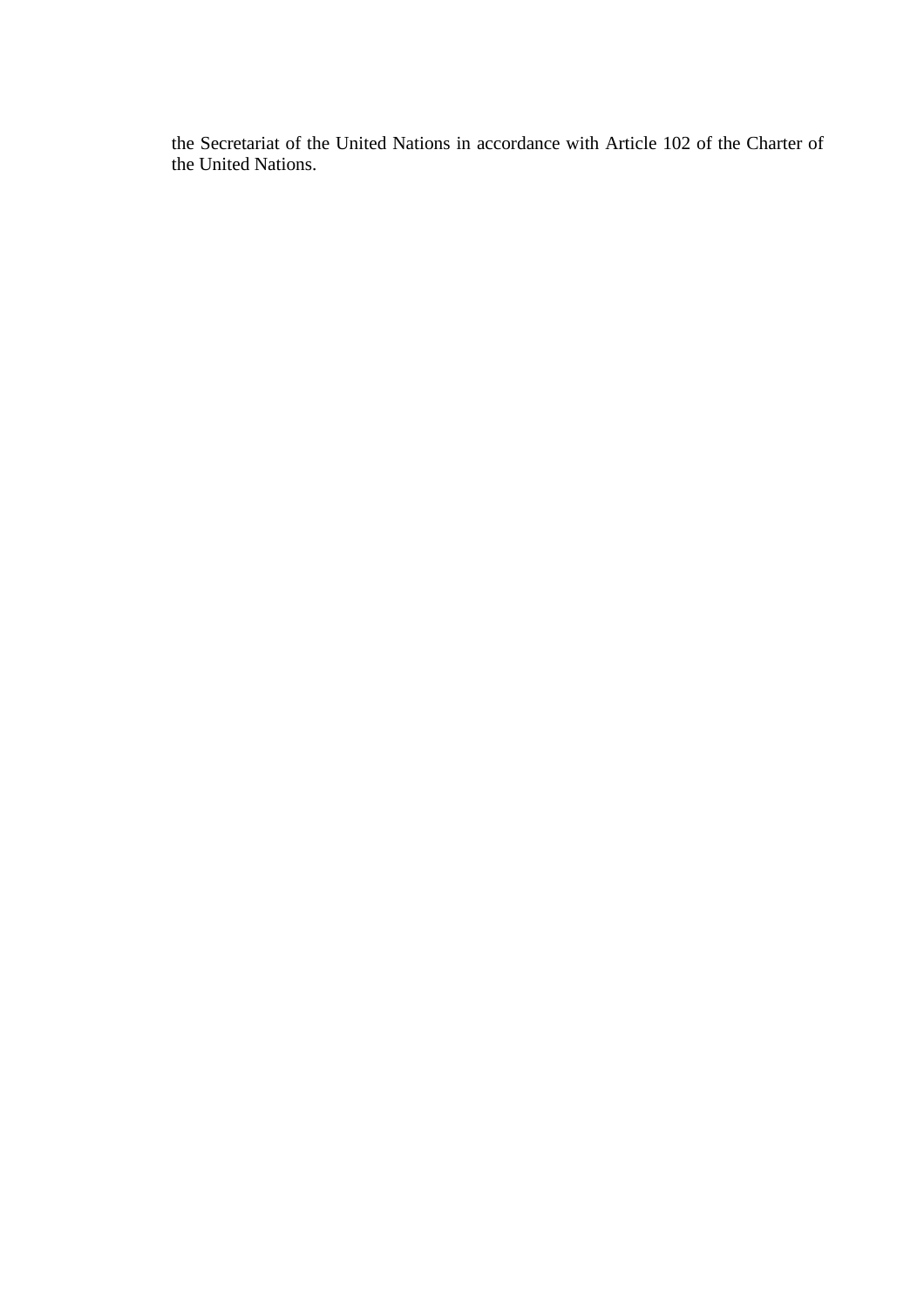#### **Annex A**

# **Protocol on Privileges and Immunities of the Square Kilometre Array Observatory**

The Parties to the Convention have agreed as follows:

#### ARTICLE 1

#### **Definitions**

For the purposes of this Protocol:

(a) "Expert" means a person named by the SKAO as being in the service of the SKAO for a defined period of time;

(b) "Family" means, with respect to any person, the spouse or partner and dependent children forming part of such a person's household;

(c) "Premises" means sites, buildings and facilities or parts thereof, irrespective of ownership, that are occupied exclusively by the SKAO for the performance of its Official Activities;

(d) "Representatives" means representatives of the Members in attendance at meetings of organs or committees of the SKAO and includes designated delegates, alternates, advisors and secretaries of delegations;

(e) "Archives" means correspondence, documents, manuscripts, photographs, films, recordings, computer and media data, data carriers and any other similar material belonging to or held by the SKAO and all the information contained therein; and

(f) "Immunity from legal process" means immunity from jurisdiction and immunity from execution measures.

#### ARTICLE 2

#### **Immunity from Legal Process**

Within the scope of its Official Activities, the SKAO shall have Immunity from legal process except:

(a) To the extent that by a decision of the Council the SKAO waives it in a particular case;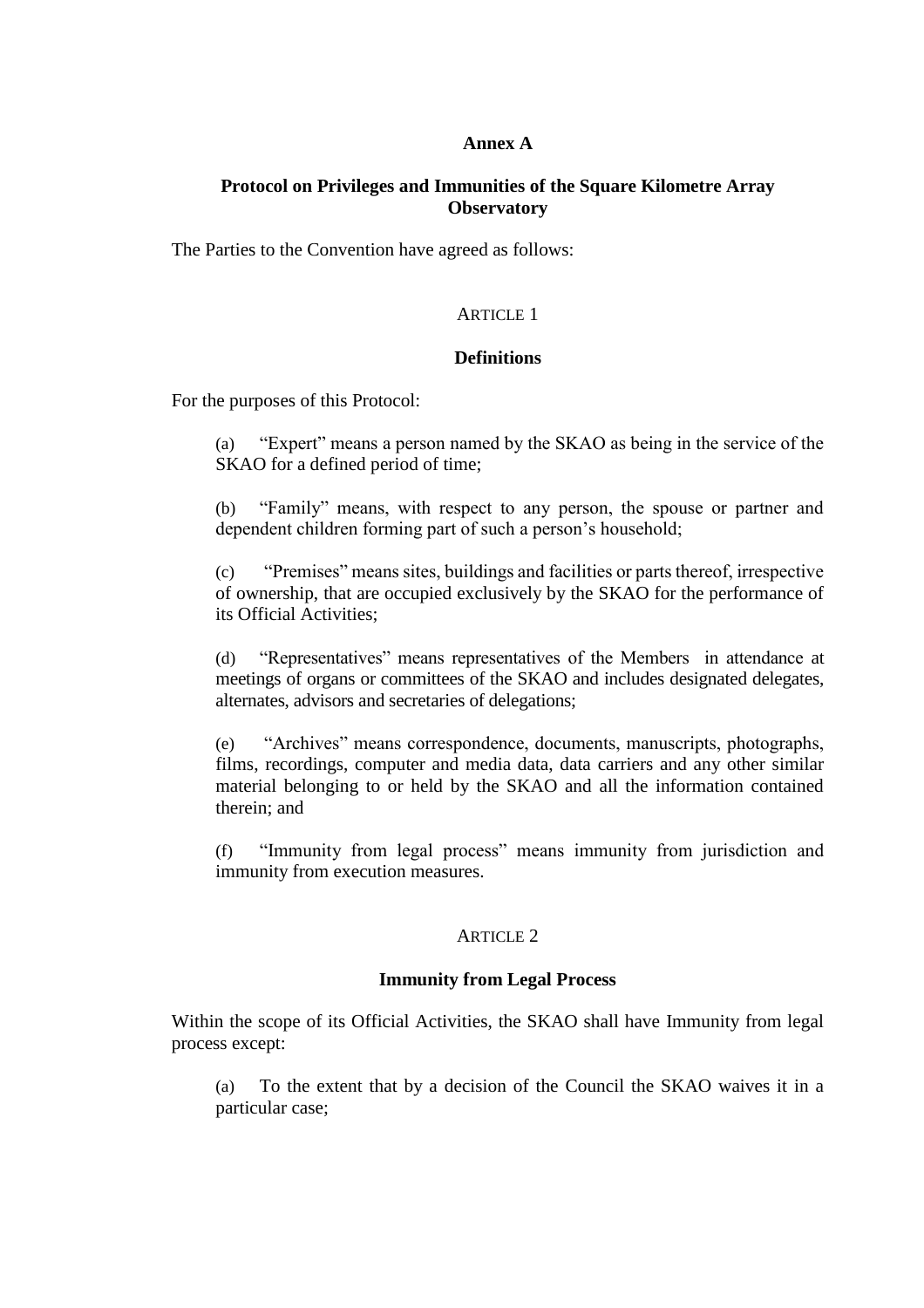(b) In respect of a civil action by a third party for damage arising from an accident caused by a vehicle belonging to or operated on behalf of the SKAO or in respect of a traffic offence;

(c) In respect of an arbitration award made under Article 14 of the Convention;

(d) In the event of an attachment order, pursuant to a decision by the administrative or judicial authorities, of the salaries, wages and emoluments owed by the SKAO to a member of its Staff; and

(e) In respect of a counter claim relating directly to a main claim brought by the SKAO.

## ARTICLE 3

#### **The Premises**

1. The Premises shall be inviolable. Any person having the authority to enter any place under any legal provision shall not exercise that authority in respect of the Premises unless permission to do so has been given by the Director-General or by the head of the Premises designated by the Director-General and acting on the Director-General's behalf.

2. Such permission may be presumed in the event of fire or other emergencies requiring prompt protective action. Any person who has entered the Premises with the presumed permission of the Director-General or by the Head of the Premises shall, if so requested by the Director-General or by the Head of the Premises, leave the Premises immediately.

3. The Director-General shall notify each relevant Member State of the names of Heads of Premises located within its jurisdiction.

4. The SKAO shall not allow its Premises to be used for any unlawful activity or to act as a haven or refuge to any person facing any judicial or administrative procedures in a Member State.

5. The Archives wherever they may be located and by whomsoever held shall be inviolable at all times.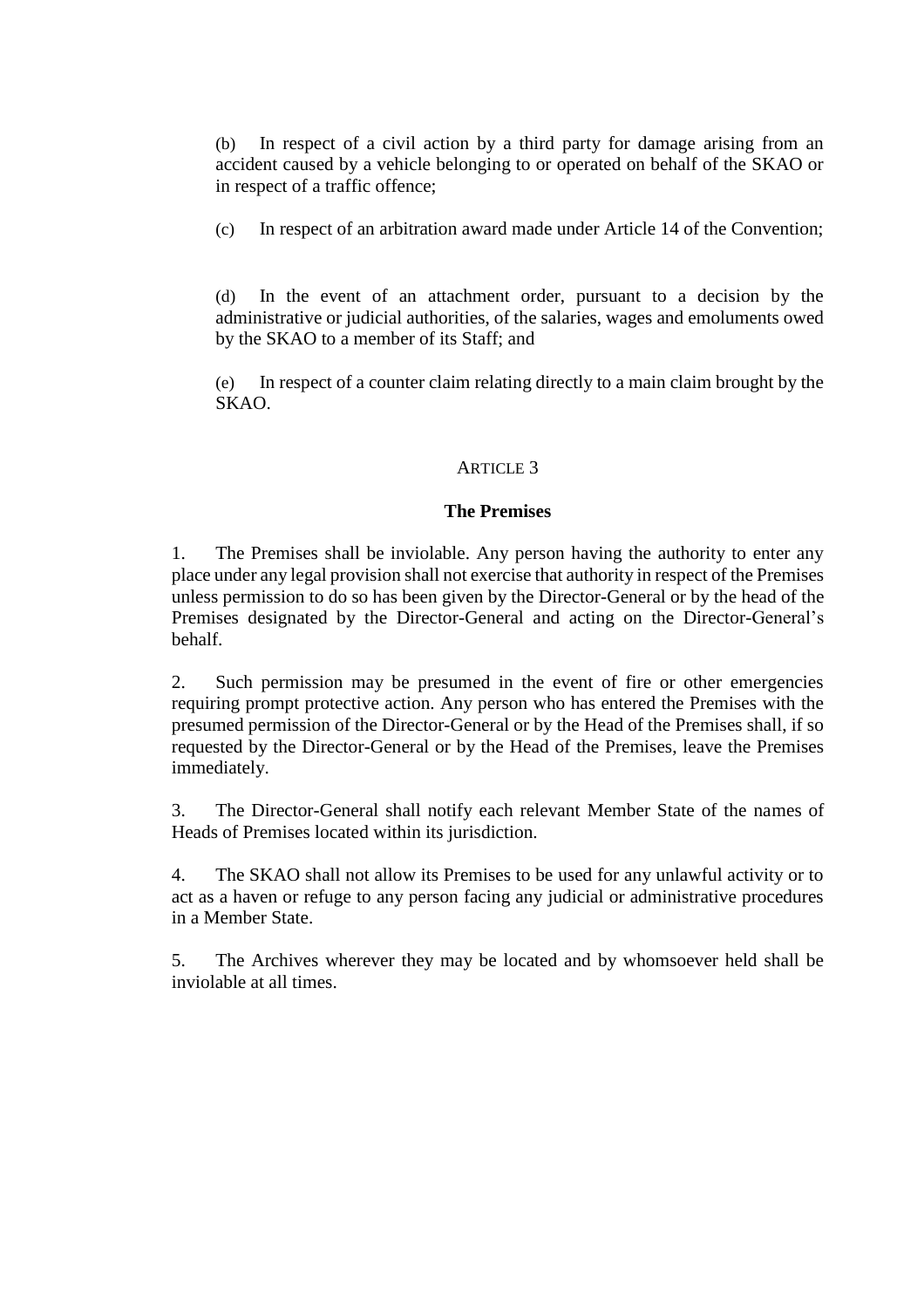## **Exemption from Direct Taxation**

Within the scope of its Official Activities, the SKAO, its assets, property, income, gains, operations and transactions shall be exempt from all direct taxes, with the exception of the proportion which represents a charge for specific services rendered.

## ARTICLE 5

## **Exemption from Customs and Indirect Taxes**

1. The SKAO shall be exempted from value added tax in respect of goods and services (including publications, information material and motor vehicles), which are of substantial value and necessary for Official Activities. The exemption may be provided at the point of sale or through a subsequent reimbursement, consistent with the relevant practice followed by each Member State. Restrictions on the number of motor vehicles exempt from value added tax may be applied, consistent with a Member State's domestic legislation and policy.

2. The SKAO shall be exempted from duties (whether of customs or excise) and taxes on the importation of goods, including publications, which are of substantial value, imported by it for its official use.

3. Such exemptions shall be subject to compliance with such conditions as the Member State may prescribe, including for the protection of the revenue and import or export controls.

4. No exemption shall be granted under this Article in respect of goods purchased or imported, or services provided, for the personal benefit of Staff.

5. National laws and regulations concerning the importation and exportation of goods and services continue to apply in all other aspects, including biosecurity and quarantine laws and regulations.

6. Member States may exempt any in-kind contributions they make to the SKAO from value added tax.

#### ARTICLE 6

#### **Resale of Goods**

1. Goods which have been acquired or imported under Article 5 shall not be sold, given away, hired out or otherwise disposed of in the territory of a Member State unless that Member State has been informed beforehand and any relevant duties and taxes have been paid and any conditions agreed with that Member State have been complied with.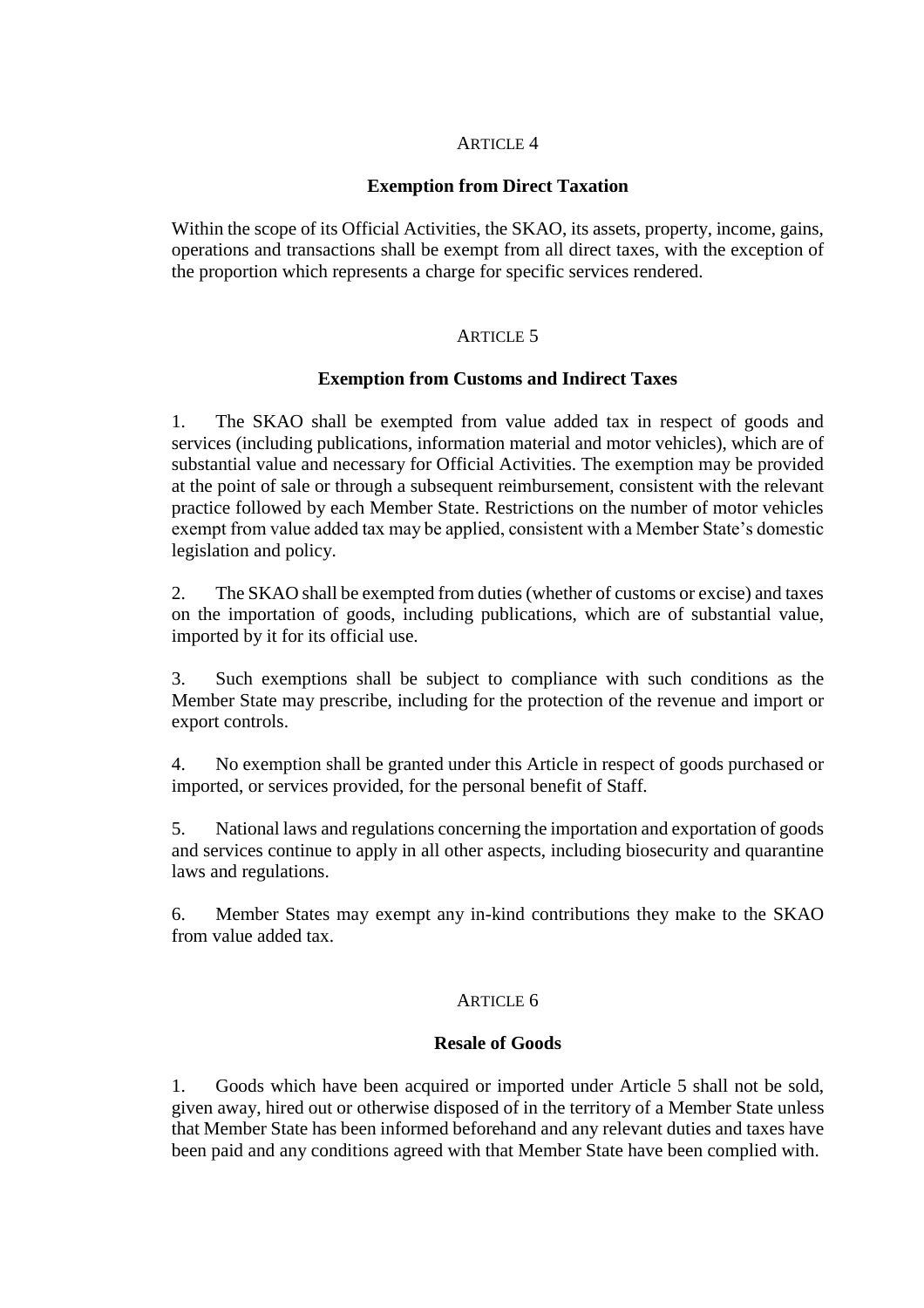2. The duties and taxes to be paid shall be calculated by the Member State on the basis of the rates prevailing and the value of the goods on the date at the time of disposal. The Member State shall provide the SKAO with the necessary instructions regarding the procedure to be followed.

## ARTICLE 7

# **Privileges and Immunities of Staff including the Director-General**

1. The Director-General and all Staff who discharge their functions in a Member State shall, together with members of their Family, and except to the extent that in any particular case such immunity has been waived by the competent authority set out in Article 11, enjoy the following privileges and immunities:

(a) Immunity from legal process in respect of all acts performed by them in their official capacity, including their words spoken or written. This immunity shall continue to be accorded even after the termination of their employment with the SKAO. This immunity shall not apply to road traffic offences and damage resulting from a vehicle driven by them;

(b) The same exemptions from measures restricting immigration and government aliens' registration that are generally accorded to members of personnel of international organisations;

(c) Exemption from compulsory public service;

(d) Inviolability of all their official papers and documents related to the exercise of their function within the scope of the Official Activities of the SKAO;

(e) Salaries and emoluments, but not pensions and annuities, paid by SKAO to its Director-General and Staff in respect of their active service with SKAO shall be exempt from domestic income tax;

(f) In the event that it establishes its own social security scheme, the SKAO, its Director-General and Staff shall be exempt from all compulsory contributions to domestic social security bodies, and shall not be entitled to such benefits, subject to agreement between the SKAO and Members; and

(g) The right to import duty-free their furniture and personal effects (including at least one motor vehicle) at the time of first taking up their post and the right on the termination of their functions to export duty-free their furniture and personal effects, subject in both cases to the conditions governing the disposal of goods imported into the Member State duty-free and to the general restrictions applied in Member States to imports and exports.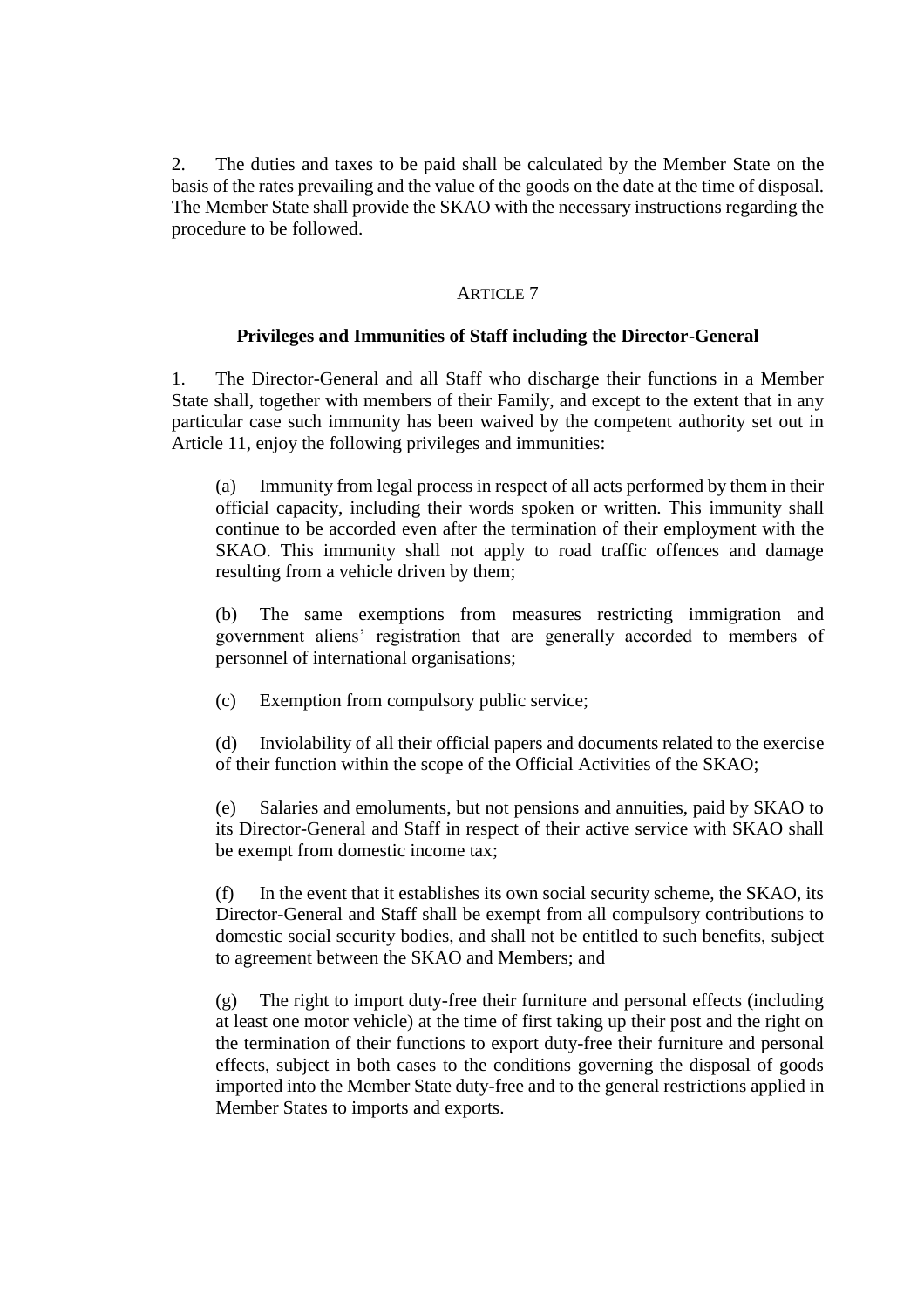2. No Member State is obliged to extend the privileges and immunities referred to in the present Article, paragraph  $1(b)$ , (c), (e), (f) and (g), to its own nationals or permanent residents.

#### ARTICLE 8

## **Privileges and Immunities of Representatives**

1. Representatives who discharge their functions in a Member State shall, and except to the extent that in any particular case such immunity has been waived by the competent authority set out in Article 11, enjoy the following privileges and immunities:

(a) Immunity from legal process in respect of all acts performed by them in their official capacity, including their words spoken or written. This immunity shall continue to be accorded even after they cease to be a Representative. This immunity shall not apply to road traffic offences and damage resulting from a vehicle driven by them;

(b) Inviolability of all their official papers and documents related to the exercise of their function within the scope of the Official Activities of the SKAO; and

(c) Member States shall take measures to facilitate the free movement of Representatives in the exercise of their functions, in accordance with domestic law.

2. The SKAO shall provide suitable accreditation or authorisation documentation to Representatives.

3. No Member State is obliged to extend the privileges and immunities referred to in the present Article, paragraph 1 (c), to its own nationals or permanent residents.

#### ARTICLE 9

#### **Experts**

1. Experts shall enjoy inviolability for all their official papers and documents to the extent necessary for the carrying out of their functions on behalf of the SKAO, including during journeys made in carrying out their functions.

2. Member States shall take measures to facilitate the free movement of Experts in the exercise of their functions, in accordance with domestic law.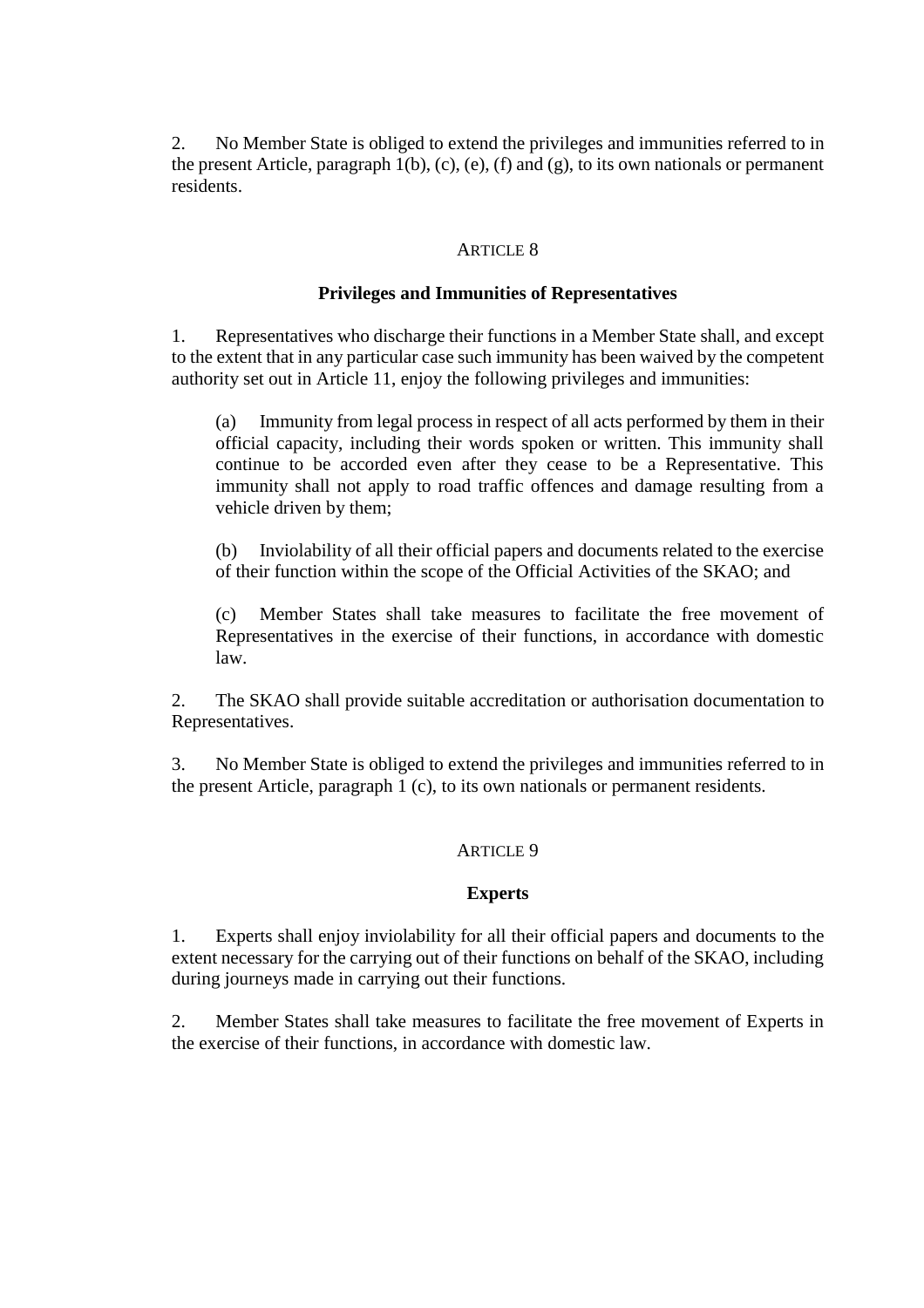# **Cooperation with the Authorities of Member States**

1. Without prejudice to their privileges and immunities, it is the duty of all persons enjoying privileges and immunities under Articles 7, 8 and 9 to respect the laws and regulations of the Member State in whose territory they may operate in their official capacity.

2. The SKAO shall cooperate at all times with the relevant authorities of Member States to facilitate the enforcement of their laws and to prevent the occurrence of any abuse in connection with the privileges and immunities referred to in this Protocol.

## ARTICLE 11

## **Purpose and waiver of Privileges and Immunities**

1. The privileges and immunities provided for in this Protocol are not established for the personal benefit of those persons in whose favour they are accorded. Their purpose is solely to ensure unimpeded functioning of the SKAO and the complete independence of the persons to whom they are accorded.

2. Competent authorities have a duty to waive any relevant immunity in all cases wherever retaining it would impede the course of justice and it can be waived without prejudicing the interests of the SKAO.

3. The competent authorities referred to in the present Article, paragraph 2, are:

- (a) Member States, in the case of their Representatives;
- (b) The Council, in the case of the Director-General; and

(c) The Director-General in the case of all Staff, Family members of Staff, Experts or any other person or persons enjoying immunities under this Protocol.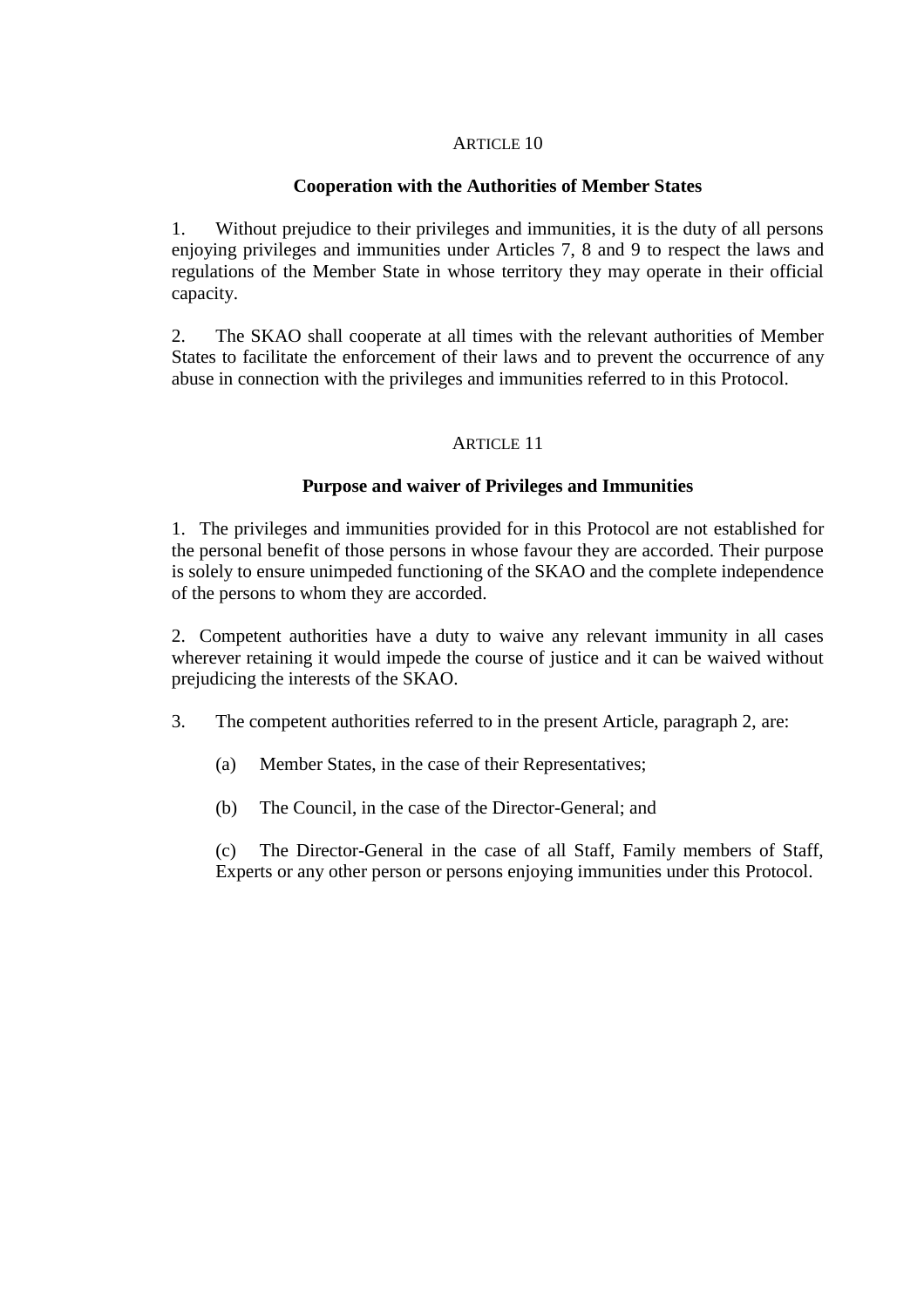## **Annex B**

# **Financial Protocol of the Square Kilometre Array Observatory**

The Parties to the Convention,

AIMING to provide a policy framework under which all financial transactions and other such related financial matters will take place;

HAVE AGREED as follows:

# ARTICLE 1

## **Definitions**

For the purposes of this Protocol:

(a) "Initial Funding Schedule" means the first Funding Schedule for the SKA Project;

(b) "Financial Rules" means any rules, processes and procedures that implement the requirements of this Financial Protocol, and are approved by the Council from time to time.

## ARTICLE 2

## **Financial Management**

The SKAO shall follow the principles of sound financial management, efficiency, transparency and accountability in the planning and management of financial resources.

#### ARTICLE 3

## **Funding Schedule**

1. Each Funding Schedule shall be approved by unanimous vote of the Council.

2. Each Member and Associate Member shall contribute in accordance with the relevant Funding Schedule.

3. An Initial Funding Schedule shall be approved by unanimous vote at the first Council meeting or as soon as appropriate thereafter.

4. Financial contributions made by Members and Associate Members shall be executed in accordance with a method as described in the relevant Funding Schedule.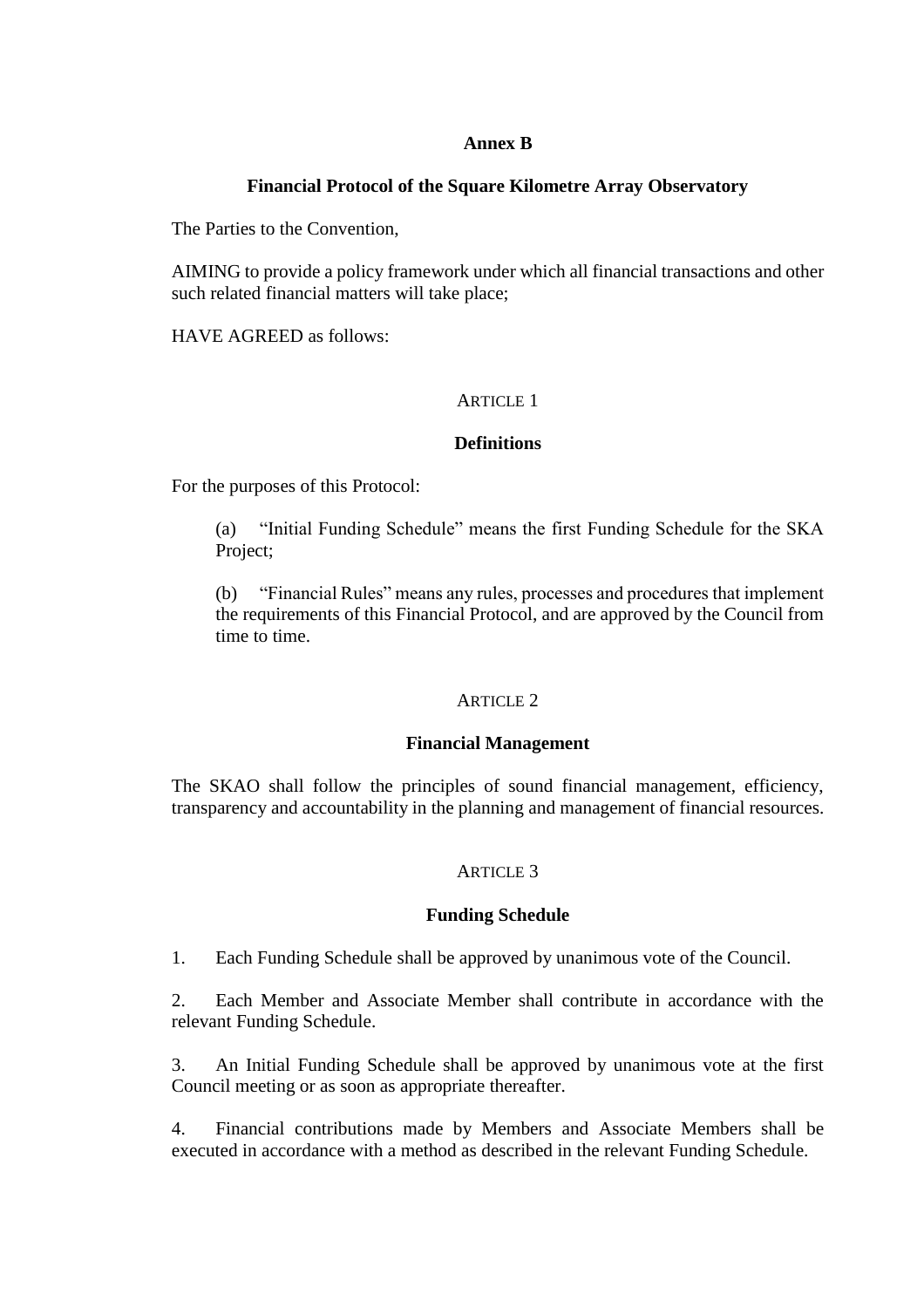5. A payment schedule, for the purposes of describing minimum cash contributions as well as terms and conditions for any other payments to be made by Members and Associate Members over a prescribed period, shall be submitted by the Director-General for approval by decision of the Council. Members and Associate Members shall be required to pay minimum cash contributions.

6. Where the financial contributions intended to be made by a Member or Associate Member in terms of the relevant Funding Schedule are not aligned with the payment schedule referred to in paragraph 5 of this Article, a suitable profile of contributions shall be agreed with the Director-General prior to approval of the payment schedule by decision of the Council. The Director-General shall take into consideration these arrangements in subsequent payment schedules.

7. Members and Associate Members may make voluntary contributions in addition to those provided for in the Funding Schedule.

#### ARTICLE 4

## **Reviews and Amendments of a Funding Schedule**

1. The Council may undertake reviews of Funding Schedules for the purposes of amendment, if required, in accordance with the Financial Rules.

2. The Council, by unanimous vote, may amend a Funding Schedule at any time, but must do so before the expiry date of the relevant Funding Schedule.

3. The Council, by unanimous vote, may add new Members and Associate Members to a Funding Schedule, according to such terms as it prescribes.

4. No review or amendment of a Funding Schedule may result in a change in the financial contributions to be made by any Member or Associate Member, unless agreed by that Member or Associate Member.

## ARTICLE 5

## **Project Participation**

1. Further to Article 10, paragraph 4, of the Convention, rules and regulations concerning the share basis of project participation shall be approved by decision of the Council.

2. The proportion of financial contributions made by Members and Associate Members to operations, which includes the cost for operations, upgrades and decommissioning, shall be equal to the proportion of financial contributions towards construction. Financial contributions that cause the proportional share for construction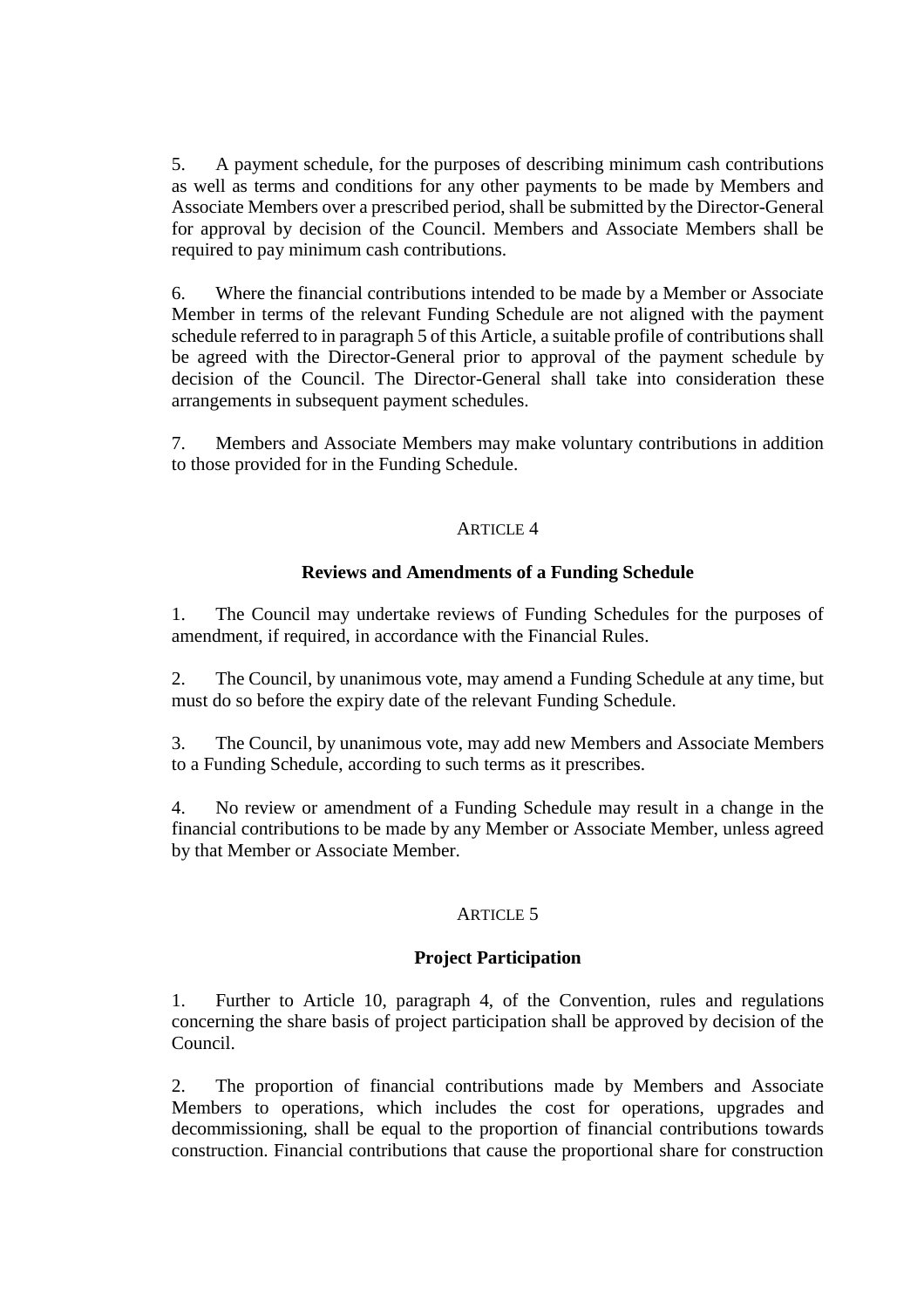and operations to be unequal, and the manner in which they are made, shall only be allowed if agreed by decision of the Council.

#### ARTICLE 6

#### **Approval of Budgets**

1. A double majority shall be required for the approval of budgets by the Council.

2. A double majority is defined as when the same decision is approved by both a twothirds majority according to weighted voting and a two-thirds majority according to the number of Members present and voting.

3. Weighted voting is defined to be the use of voting rights by each Member for decision making. A voting right is determined by each Member's current project share, as prescribed in the Funding Schedule.

## ARTICLE 7

#### **Host Countries**

1. Assets and infrastructure made available by a Host Country in accordance with a host agreement entered into between a Host Country and the SKAO, and incorporated into SKA-1 or any subsequent phase of the SKA Project, shall be valued by a methodology agreed to between the Host Country and the SKAO, and approved by decision of the Council.

2. The value of assets and infrastructure made available, and incorporated, under paragraph 1 of this Article, shall be credited by the Council as a financial contribution towards the construction budget of a subsequent phase to SKA-1, unless otherwise agreed with that Host Country.

#### ARTICLE 8

#### **Loans and Liabilities**

1. The SKAO may, following Council approval by decision, obtain loans and incur debt, within the limits specified by the Financial Rules. No Member or Associate Member will incur any additional financial obligations to the SKA Observatory, as a result of a decision to obtain a loan or incur debt, without its explicit agreement to incur such a responsibility.

2. The SKAO may establish a fund for future liabilities associated with construction, operation, upgrade and decommissioning of any or all astronomical facilities to be established by the SKAO. Financial liabilities for Members and Associate Members may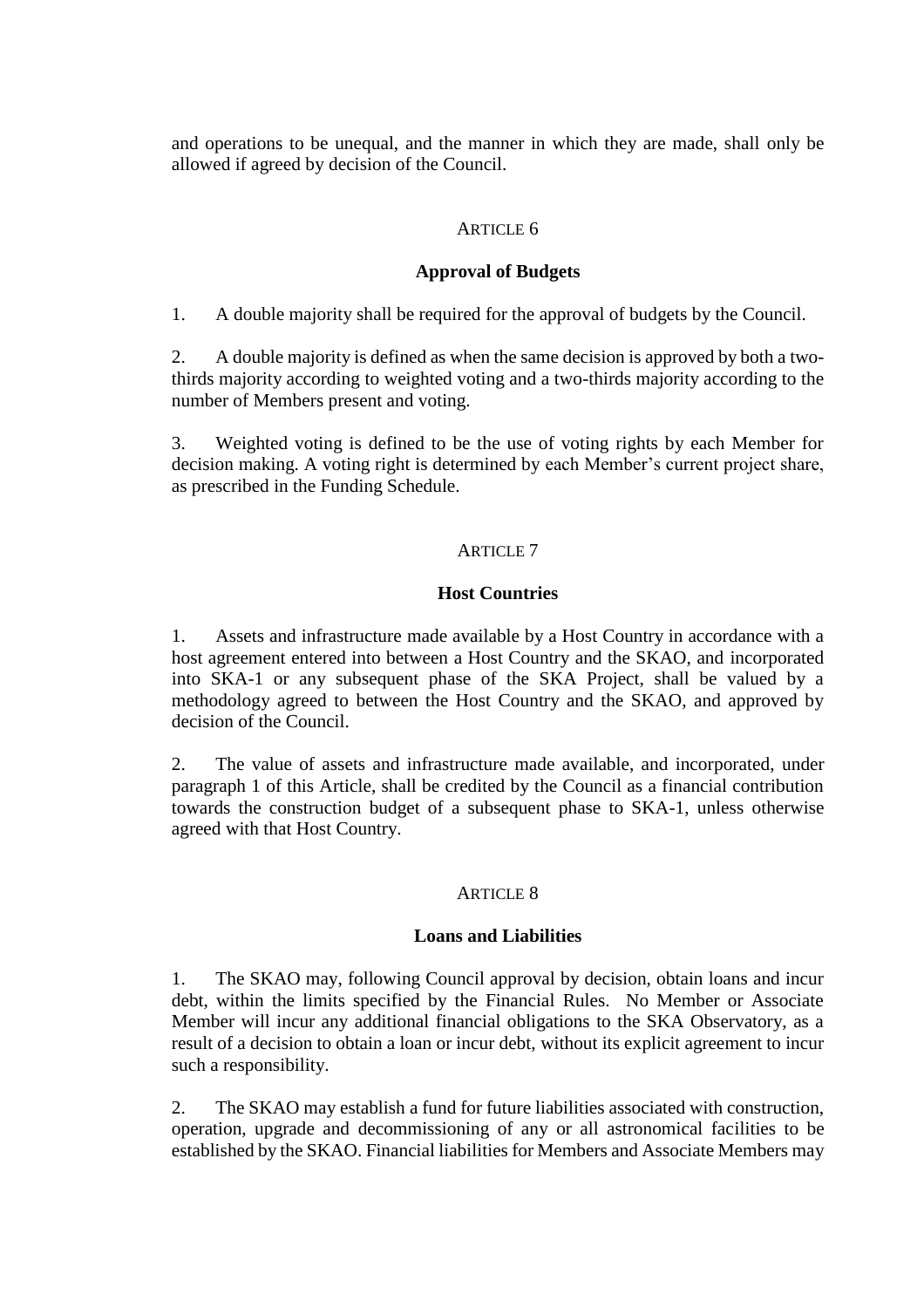not exceed the financial commitments as prescribed in the relevant Funding Schedule, unless otherwise agreed by unanimous vote of the Council.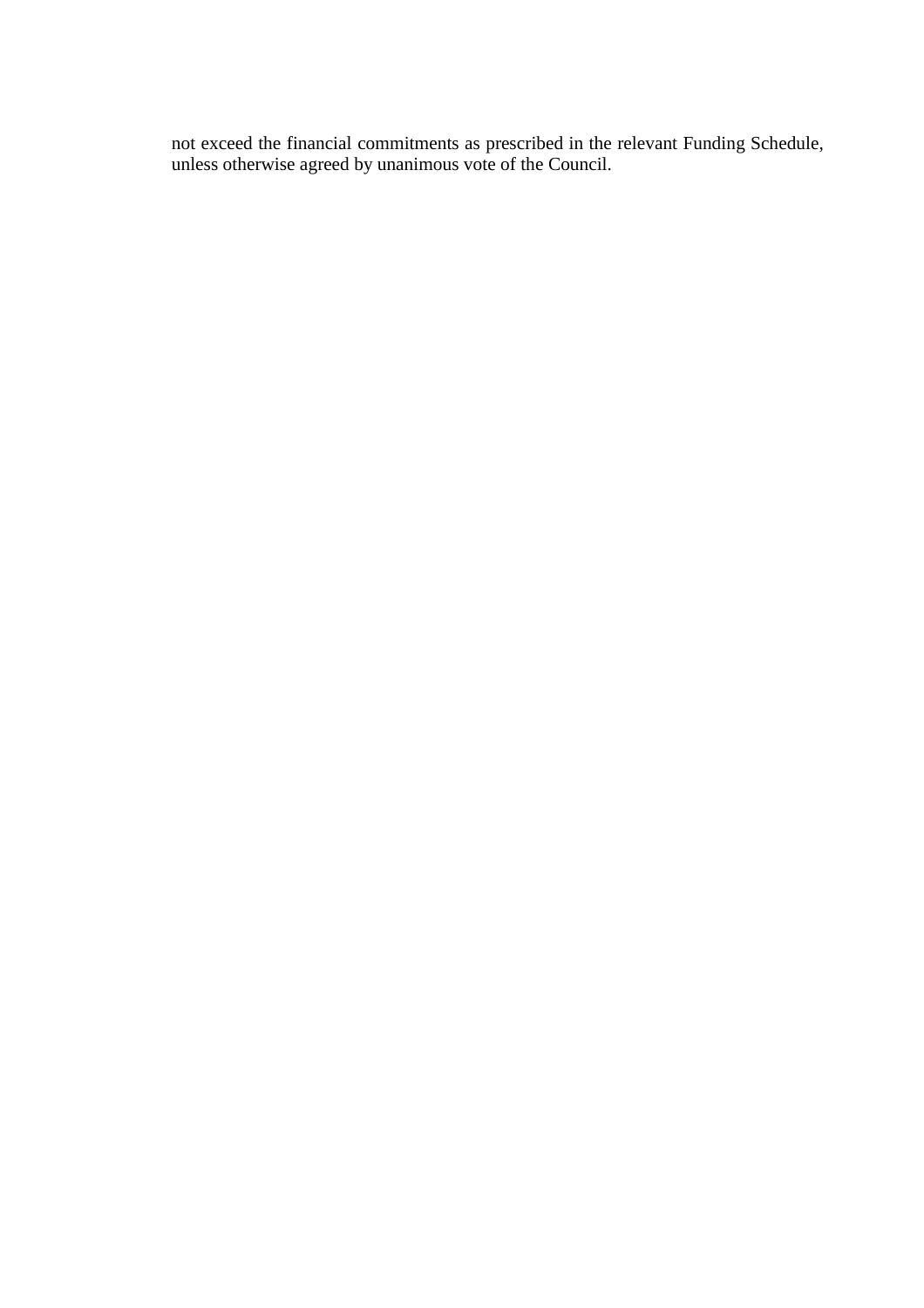Certified a true copy:



÷,

Um 1.6804  $\overline{a}$ 

(For the Secretary of State)

 $\mathcal{A}$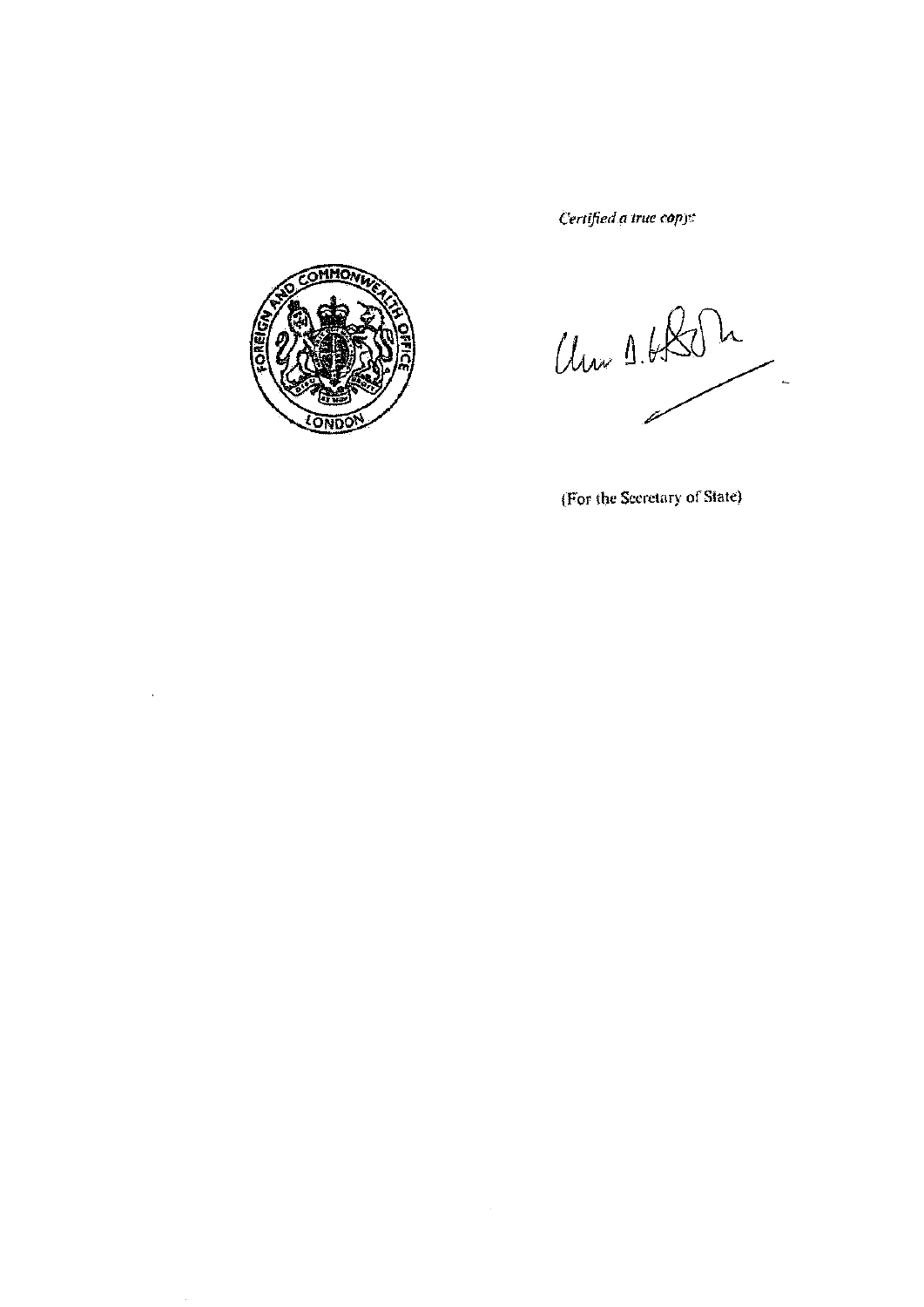

# Dep.29.2020

Her Majesty's Principal Secretary of State for Foreign, Commonwealth and Development Affairs ("the Secretary of State") presents his compliments to their Excellencies and Messieurs and Mesdames the Heads of Missions of certain governments with reference to the **Convention Establishing the Square Kilometre Array Observatory** (Rome, 12 March 2019) ("the Convention"), for which the United Kingdom of Great Britain and Northern Ireland ("the United Kingdom") is the depositary.

The Secretary of State has the honour to inform them that the United Kingdom deposited its instrument of ratification of the Convention on 16 December 2020.

The conditions necessary for the entry into force of the Convention, in accordance with Article 19.2, have now been met. The Convention will therefore enter into force on 15 January 2021.

An updated status list for the Convention can be found at: [https://www.gov.uk/government/publications/convention-establishing-the-square-kilometre-array](https://www.gov.uk/government/publications/convention-establishing-the-square-kilometre-array-observatory-rome-1232019)[observatory-rome-1232019](https://www.gov.uk/government/publications/convention-establishing-the-square-kilometre-array-observatory-rome-1232019)

The Secretary of State avails himself of this opportunity to express to their Excellencies and Messieurs and Mesdames the assurance of his highest consideration.

TREATY SECTION FOREIGN, COMMONWEALTH & DEVELOPMENT OFFICE LONDON SW1A



16 December 2020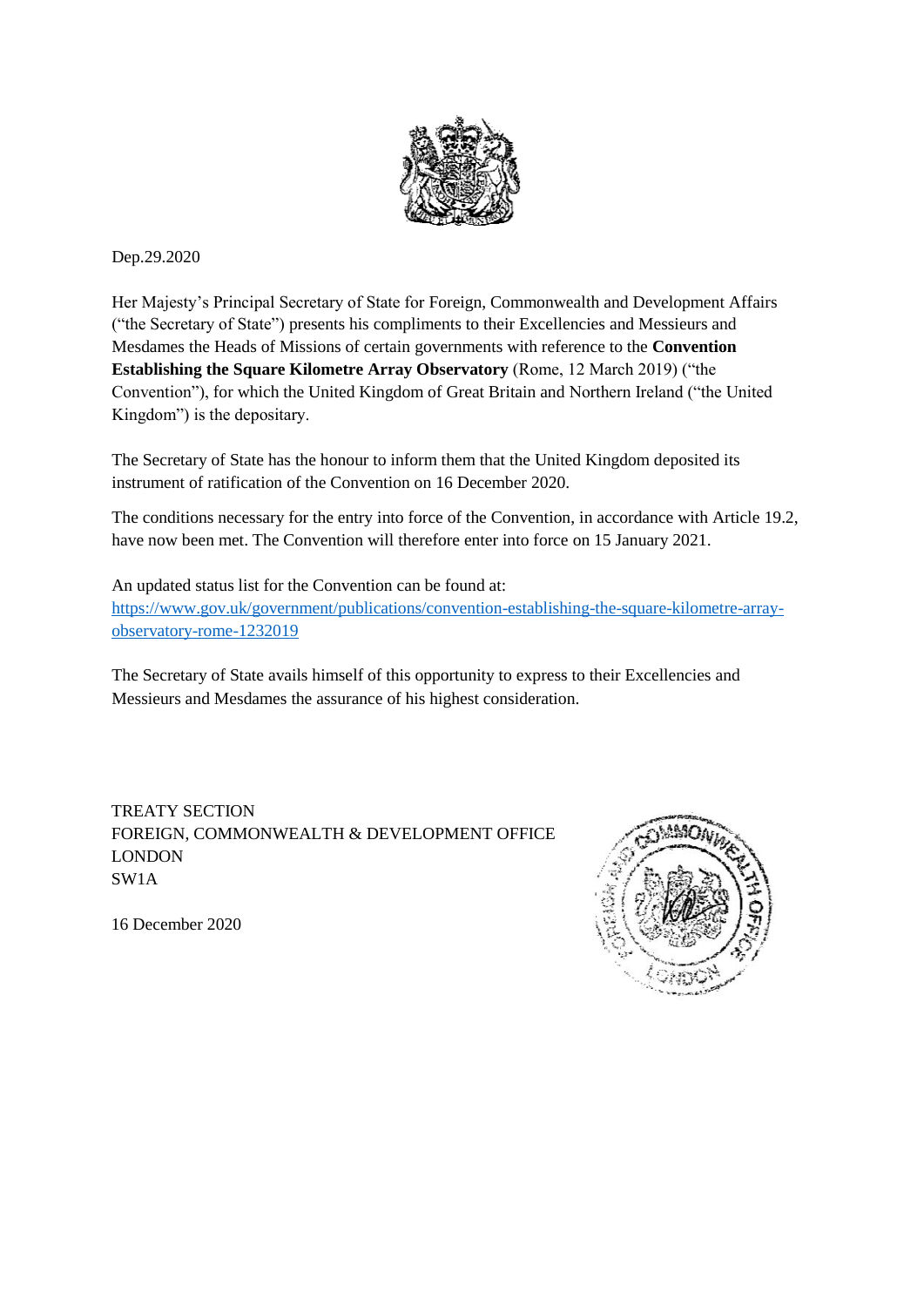# **COUNCIL RULES OF PROCEDURE**

[logo] Square Kilometre Array Observatory

COUNCIL RULES OF PROCEDURE

Adopted by the Council on 3 February 2021, in accordance with Article 8(10) of the Convention Establishing the Square Kilometre Array Observatory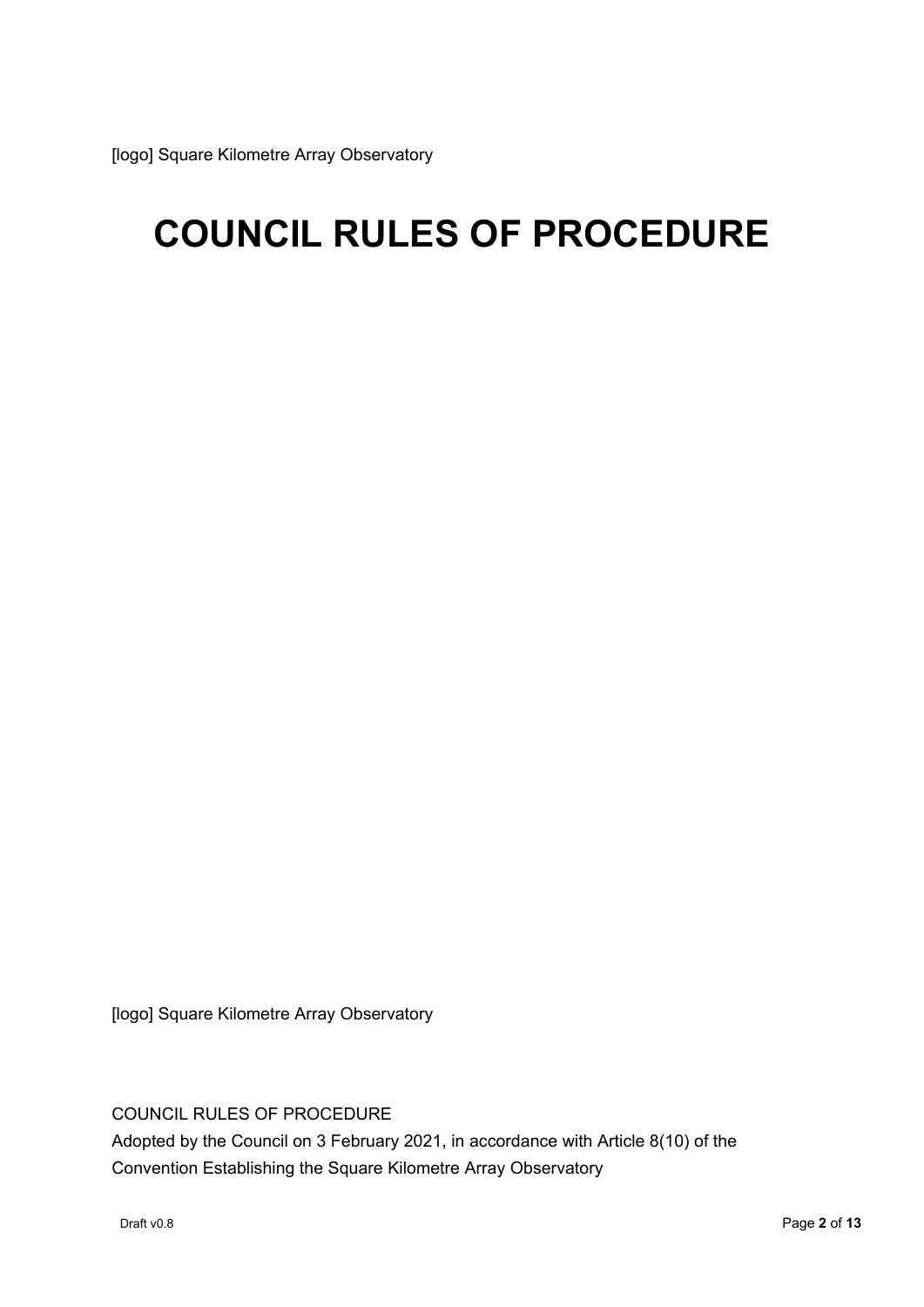# **1. Purpose**

- 1.1. In accordance with Article 8(2) of the Convention Establishing the Square Kilometre Array Observatory ("SKA Observatory Convention"), the Council shall be responsible for the overall strategic and scientific direction of the SKAO, its good governance, and the attainment of its purposes.
- 1.2. The Council shall have all necessary and proper authority to discharge effectively its responsibilities set out under Article 8(3) of the SKA Observatory Convention.

# **2. Composition**

- 2.1. The Council is composed of representatives of the Members of the SKA Observatory.
- 2.2. Associate Members shall have representation and rights in accordance with the terms of their Associate Membership Agreement.
- 2.3. In accordance with Article 8(1) of the SKA Observatory Convention, each Member shall be represented on the Council by up to two representatives, one of whom shall be the voting representative who shall be authorised to act and vote on its behalf.
- 2.4. In accordance with Article 8(1) of the SKA Observatory Convention, representatives may be assisted by advisors.
- 2.5. Representatives to the Council shall be appointed and have their appointments terminated according to principles decided by each Member.
- 2.6. Each Member shall inform the Chairperson in writing of any appointment or termination of appointment of its representatives to the Council.
- 2.7. Each Member shall inform the Chairperson in writing in advance of each meeting, of the names of any advisors that shall be in attendance at any meeting of the Council.
- 2.8. If a representative is unable to attend a meeting, the Member may be represented by an alternate for the meeting concerned. The Chairperson shall be informed in writing by the Member. The alternate shall hold full rights unless otherwise stated in the written notification. The alternate shall continue to hold the position until such time as the Chairperson is notified of the termination of the alternate's appointment.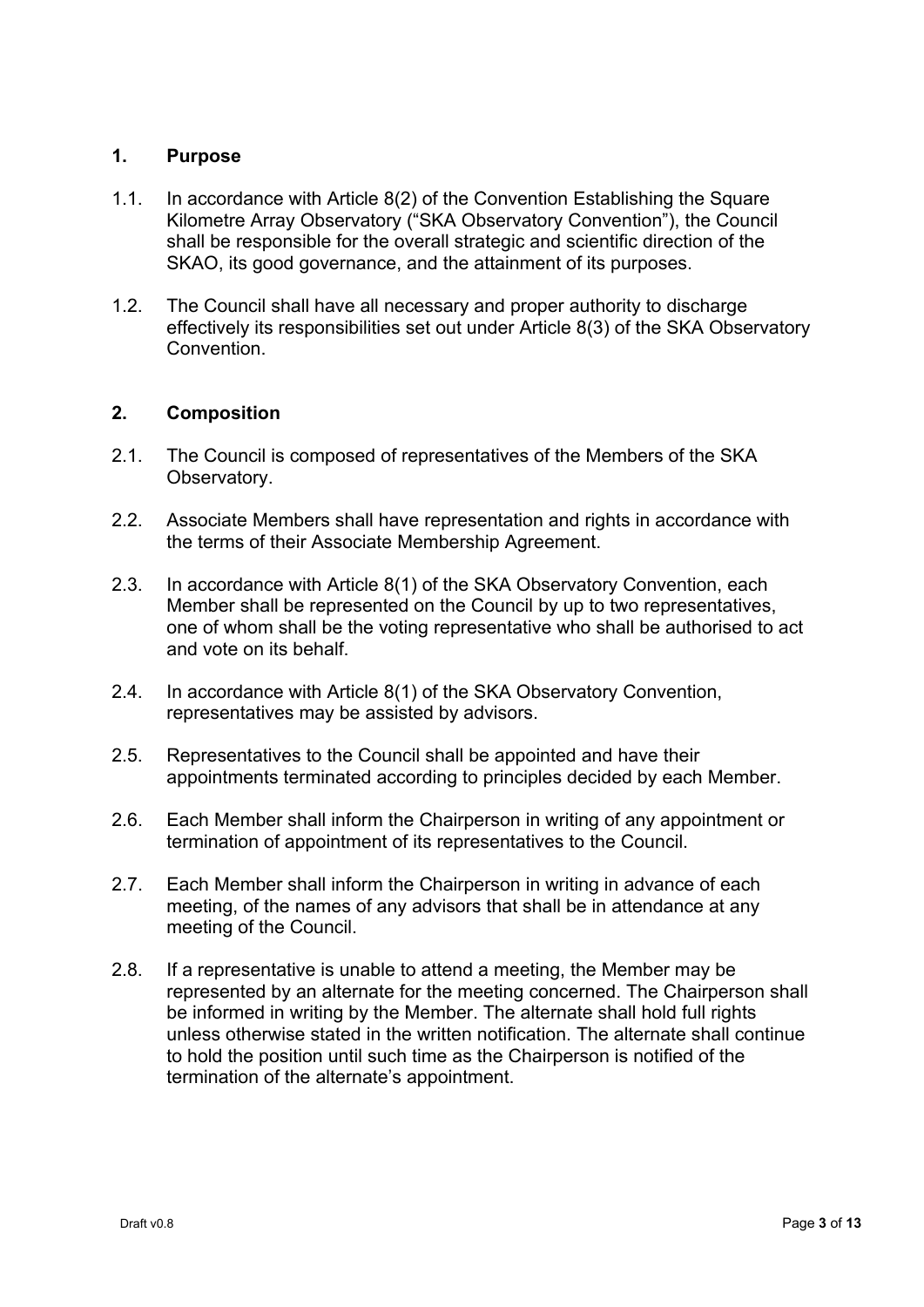# **3. Chairperson**

- 3.1. In accordance with Article 8(11) of the SKA Observatory Convention, the Council shall elect a Chairperson and a Vice-Chairperson for a term of office of two years.
- 3.2. In accordance with Article 8(11) of the SKA Observatory Convention, the Chairperson and Vice-chairperson may not be elected more than twice.
- 3.3. If the Chairperson is unable to fulfil their functions or has a conflict of interest during a meeting, the Vice-Chairperson shall act in their stead.
- 3.4. In the event of resignation or permanent unavailability of the Chairperson, the Vice-Chairperson shall act as Chairperson until the Council elect a new Chairperson or until the end of the term of office of the original Chairperson.
- 3.5. A Vice-Chairperson acting as Chairperson shall have the same powers and duties as the Chairperson.
- 3.6. The Chairperson, or Vice-chairperson when acting as Chairperson, shall participate in the proceedings in an impartial way and not as the representative of a Member. The Chairperson on election, and the Vicechairperson when acting as Chairperson, shall become independent and leave their delegations, and Members affected by these departures may appoint another Representative.

# **4. Secretariat**

- 4.1. In carrying out their responsibilities under Article 9(3) of the SKA Observatory Convention, the Director-General, assisted by such staff as the Director-General may consider necessary, shall provide the secretariat to the Council.
- 4.2. The secretariat shall provide administrative and logistical support to the Council and its Chairperson. This may include but is not limited to:
	- 4.2.1. assist the Chairperson with drafting the agenda;
	- 4.2.2. draft, distribute and archive documents;
	- 4.2.3. draw up and update the list of Member representatives;
	- 4.2.4. inform representatives about practical arrangements for meetings (venue, time, local transport, hotels); and
	- 4.2.5. draft minutes and summary of decisions after each meeting and submit them to the Chairperson.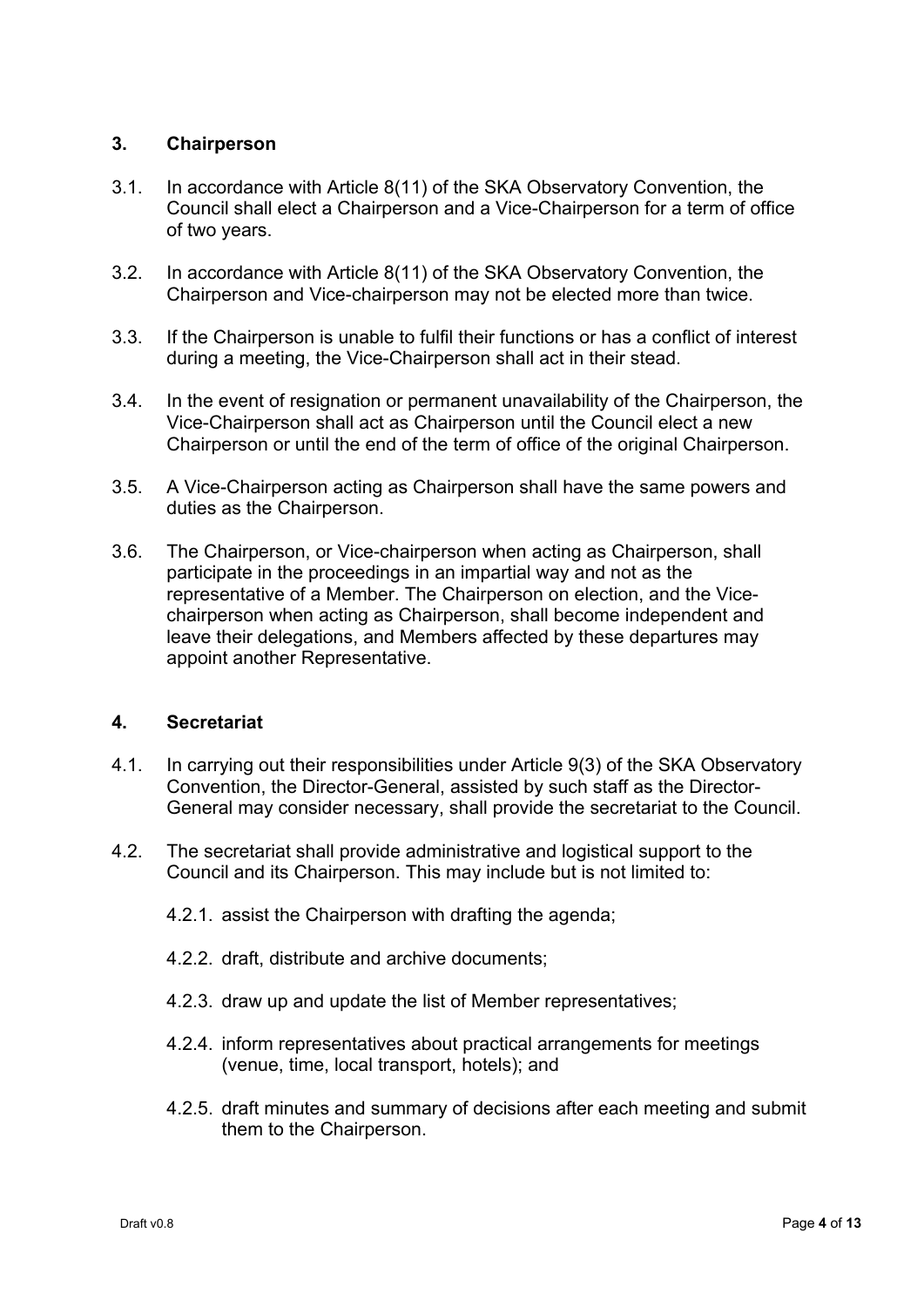# **5. Meetings**

- 5.1. In accordance with Article 8(12) of the SKA Observatory Convention, the Chairperson shall convene the meetings of the Council in accordance with these Rules of Procedure.
- 5.2. The Council shall meet as and when required, but no less than once per year.
- 5.3. Prior to the meeting, the Secretariat shall circulate a list of participants based on the information received from the Members in accordance with Rule 2 above.
- 5.4. In accordance with Article 8(4) of the SKA Observatory Convention, a quorum of two-thirds of Members shall be required. Members who cannot vote shall not be considered part of the quorum.
- 5.5. Council meetings may be held in person or virtually, including by way of videoconference or teleconference.
- 5.6. The Council shall, at each meeting, determine the date of its next meeting and whether an in person or virtual meeting shall be held. In person meetings shall be held at the SKA Observatory's Headquarters or an alternative location agreed by the Council.
- 5.7. If deemed necessary by the Chairperson, the Chairperson and the Director-General shall alter the date and/or location of a meeting or the means by which a meeting shall be held.
- 5.8. The Chairperson may convene an extraordinary meeting of the Council, either on their own initiative or if requested by at least two Members.
- 5.9. To facilitate development of policy and to prepare for decisions, the Council may meet informally in Committee. The frequency and venue of Committee of Council meetings shall be decided by the Council.
- 5.10. No decisions will be taken during Committee of Council meetings. These meetings shall not be recorded or minuted, but a summary of outcomes shall be circulated as soon as possible following the meeting. Rules 10 and 11 regarding voting and minutes respectively do not apply to Committee of Council meetings.

# **6. Agenda**

6.1. After consultation with the Chairperson, the Secretariat shall prepare a draft agenda, to be circulated to Members no later than two weeks before each meeting.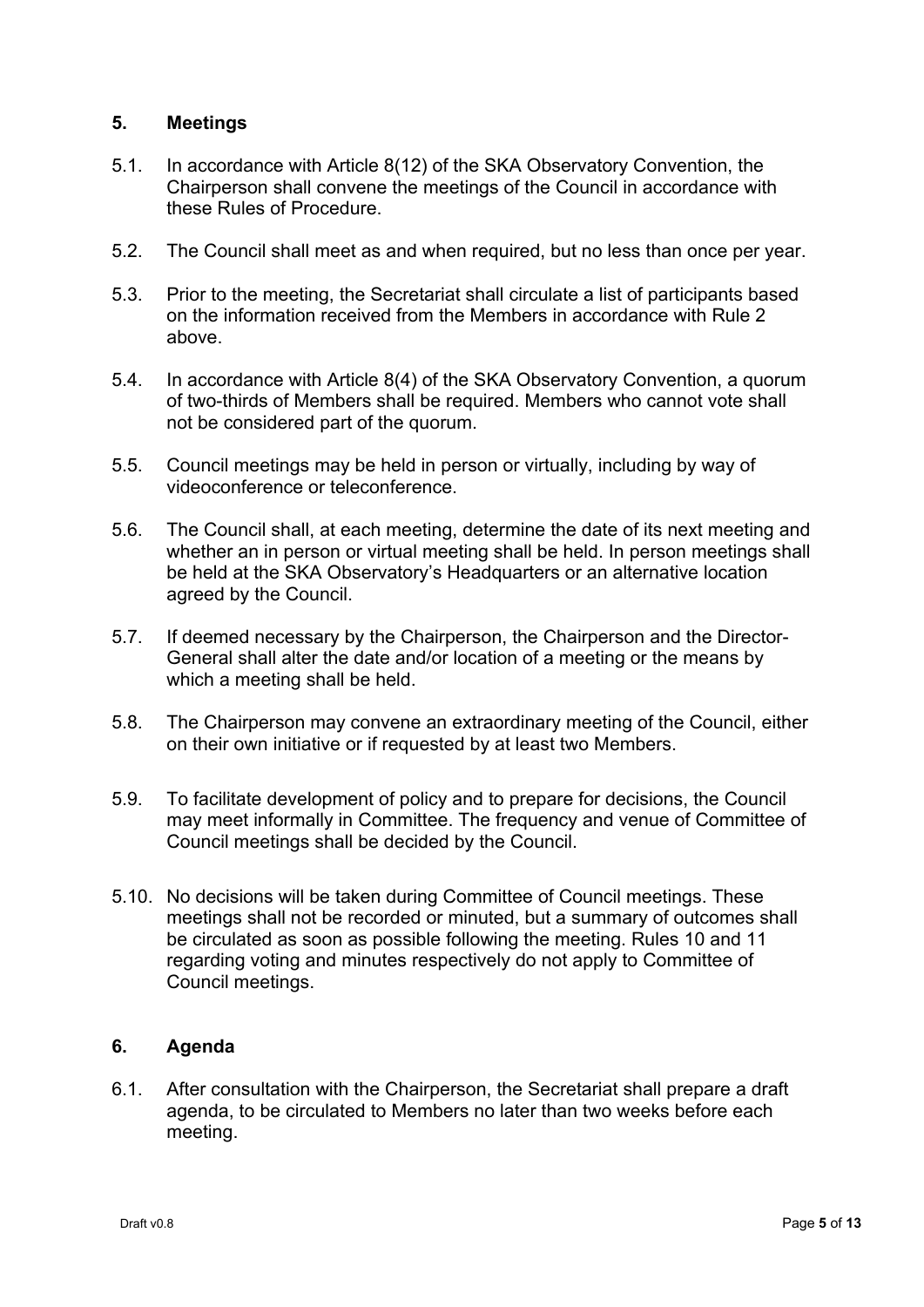- 6.2. This draft agenda shall include:
	- 6.2.1. matters the Council has decided to include at a previous meeting;
	- 6.2.2. any matter a representative may have requested either during a previous meeting or in writing to the Director-General or Chairperson no later than three weeks before the meeting;
	- 6.2.3. matters proposed by any Committees established by the Council in accordance with Article 8(13) of the SKA Observatory Convention; and
	- 6.2.4. matters that the Director-General may deem necessary to submit to the Council.
- 6.3. Documents concerning matters on the draft agenda must be circulated to Member States no later than two weeks before each meeting.
- 6.4. The draft agenda shall be discussed and adopted by the Council, after any necessary modifications, following the opening of the meeting. Other items may be added to the draft agenda, but a decision may be taken on them only if all voting representatives agree.
- 6.5. In the case of an extraordinary meeting, a description of the items to be discussed shall be circulated with the notice convening the meeting; all documents concerning the meeting shall be circulated at least one week before the date of the extraordinary meeting.

# **7. Conflict of Interest**

- 7.1. A conflict of interest arises when a person in attendance in the meeting or a closely connected associate or member of their immediate family has a professional, financial, or commercial interest in a matter under consideration by Council.
- 7.2. It is the responsibility of whomever becomes aware of any such actual or potential conflict to declare it to the Council immediately. Persons in attendance at the meetings shall be asked to declare any such conflict at the beginning of each meeting, or as soon as they become aware of a conflict. Such conflicts will be recorded in the minutes of each meeting.
- 7.3. If an actual or potential conflict of interest arises, the conflicted person concerned may be requested by the Chairperson to withdraw from the discussion of that item and may be requested to recuse themselves from participating in the discussion of that item. For an actual or potential conflict of interest of the Chairperson, see Rule 3.3.
- 7.4. The request to withdraw may be challenged, in which case it shall be put to a vote of the Council.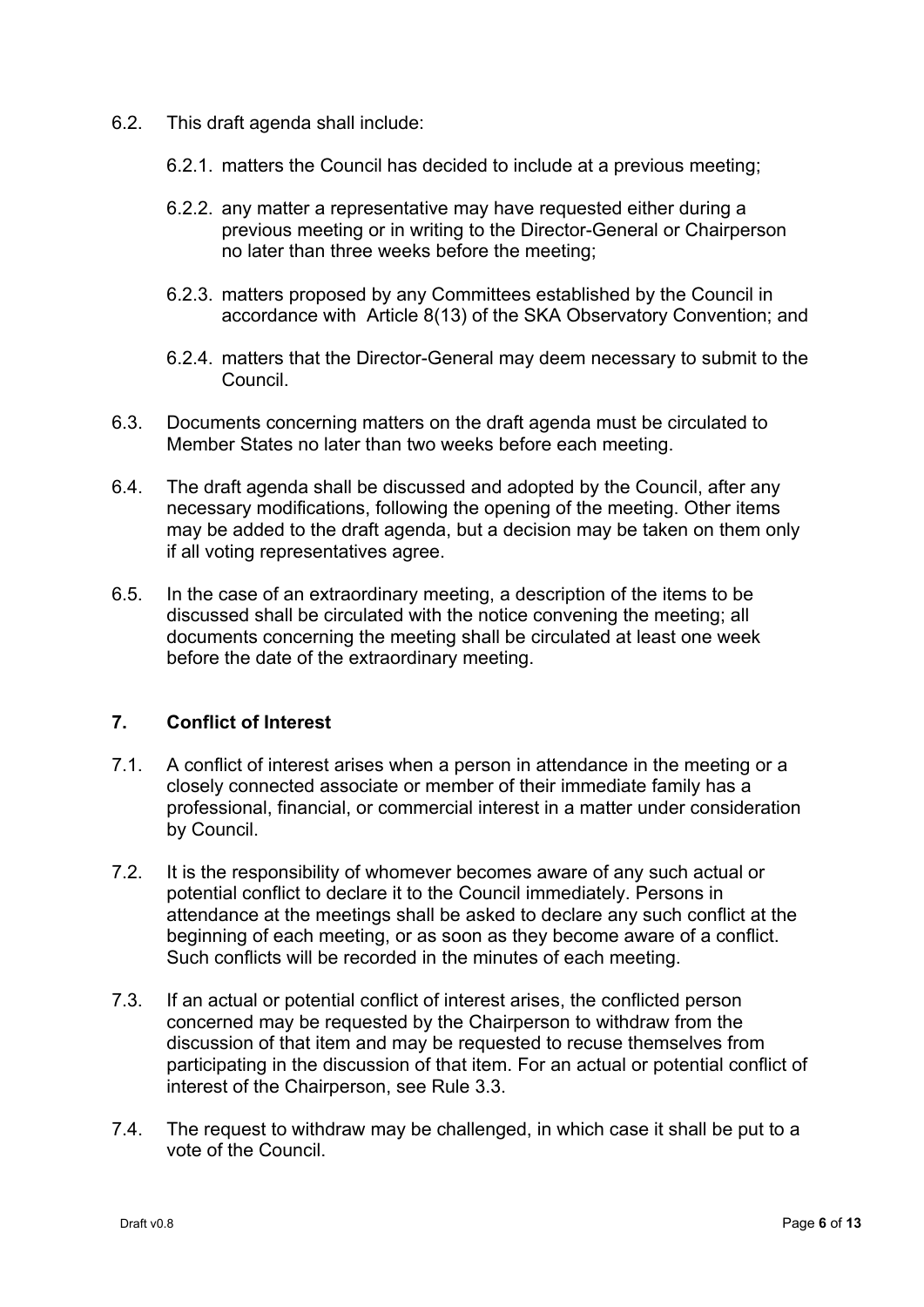7.5. Council shall decide what action shall be taken in case of failure to report a conflict of interest.

# **8. Attendance of Meetings**

- 8.1. An open meeting or session may be attended by:
	- 8.1.1. the representatives accompanied by their advisors;
	- 8.1.2. the Director-General assisted by such members of personnel of the SKA Observatory as they deem necessary;
	- 8.1.3. at the invitation of the Chairperson, after consultation with the Director-General, any other persons whose presence is required to assist in the proceedings.
	- 8.1.4. at the invitation of the Chairperson, after consultation with the Director-General, duly accredited observers such as from non-Member States, Cooperating Entities, or other international organisations.
- 8.2. Open meetings or sessions will be minuted and may be recorded.
- 8.3. A closed meeting or session of Council may be convened by the Chairperson, either on their own initiative or proposed by two Members.
- 8.4. Only the Chairperson, representatives, and their advisors, may attend a closed meeting or session. The Director-General, assisted by such staff of SKA Observatory whose presence they deem necessary, and any other person(s) invited by the Chairperson after consultation with the Director-General.
- 8.5. Closed sessions shall not be minuted unless otherwise decided by the Chairperson. The Chairperson shall formulate the conclusions of closed sessions for the minutes.
- 8.6. A voting representative participating in a Council meeting via teleconference or videoconference will be considered as part of the quorum and able to vote.
- 8.7. Other persons participating in a Council meeting via teleconference or videoconference will be considered to be present.
- 8.8. The Chairperson may invite persons in attendance to present their views.
- 8.9. Committee of Council meetings shall be attended by Council Representatives, the Chairperson and the Director-General. The Chairperson may permit the attendance of other persons as required.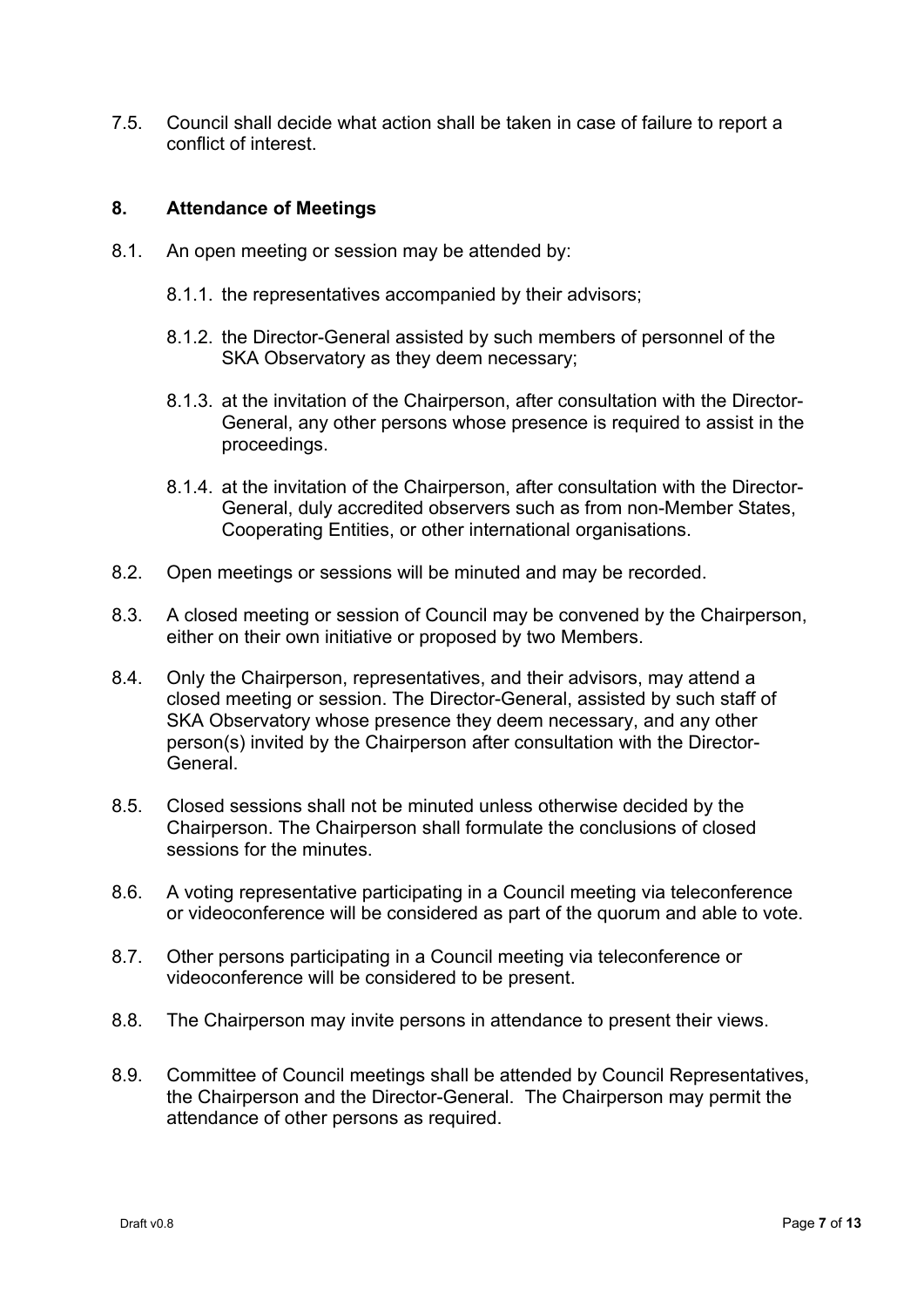# **9. Conduct of meetings**

- 9.1. The Chairperson shall control the proceedings of Council and maintain order at its meetings.
- 9.2. The Chairperson shall declare the opening and closing of each meeting, confirm whether a quorum is present, direct discussion, ensure observance of these Rules, accord or withdraw the right to speak, decide upon points of order, put proposals to vote and announce decisions.
- 9.3. The Chairperson may propose adjournment or closure of the debate.
- 9.4. No one shall take the floor in the Council without first having obtained the Chairperson's authorisation.
- 9.5. The Chairperson shall decide on the order in which representative are allowed to speak.
- 9.6. The Chairperson may call to order a speaker whose remarks are not pertinent to the subject under discussion.
- 9.7. The amount of time to be allowed to each representative or alternate, and the number of times each representative or alternate may speak on any question may be limited by the Chairperson. This also applies to any other person attending Council meetings.
- 9.8. As a general rule, proposals for consideration by the Council shall be submitted in writing. Any proposal in its final form shall be put to the vote. The Chairperson shall not present the proposal to the meeting until representatives are in possession of the text of the proposal.
- 9.9. The Chairperson may permit the discussion and consideration of proposals provided verbally.
- 9.10. A voting representative may request that parts of a proposal, document or amendment shall be voted upon separately. All representatives may comment on this proposal, however if any objection is made to the request for division, then the request for division shall be voted upon. Permission to speak on the request for division shall be given only to two representatives in favour and two representatives against, after which the request for division shall be put to the vote.
- 9.11. During the discussion of any matter, a voting representative may propose the postponement of the debate to a specified time. Such proposals shall not be debated but shall immediately be put to a vote.
- 9.12. A voting representative may propose at any time the adjournment or the suspension of the meeting. Such a proposal shall not be debated but shall immediately be put to a vote.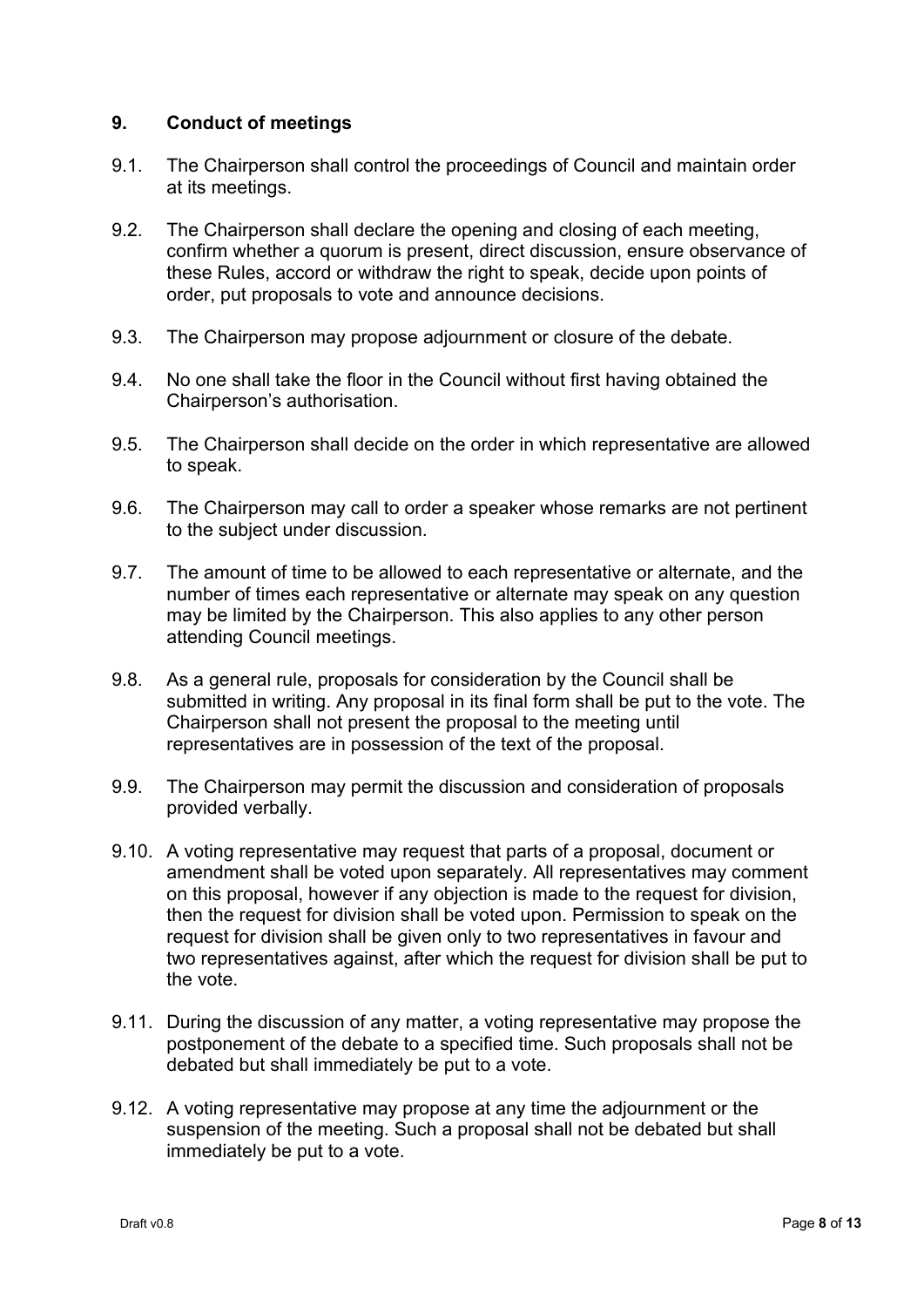- 9.13. A voting representative may at any time propose the closure of the debate, whether or not any other representative has signified their wish to speak. Permission to speak on the closure of the debate may be accorded to not more than two representatives both opposing the closure, after which the proposal shall be immediately put to the vote.
- 9.14. The following proposals shall have precedence in the following order over other proposals before the meeting:
	- 9.14.1. to suspend the meeting;
	- 9.14.2. to adjourn the meeting;
	- 9.14.3. to adjourn the debate on the item under discussion;
	- 9.14.4. for the closure of the debate on the item under discussion.
- 9.15. Meetings shall not be held in public unless otherwise decided by the Council.
- 9.16. Representatives, alternates, advisors, and observers are required to adhere to the SKA Observatory's policies and standards on ethics.

#### **10. Voting**

- 10.1. In its decision making, Council shall attempt to reach consensus.
- 10.2. If consensus is not possible, then in accordance with Article 8(6) of the SKA Observatory Convention, decisions by Council shall be taken by a vote of twothirds majority, unless otherwise specified in the SKA Observatory **Convention**
- 10.3. In accordance with Article 8(7) of the SKA Observatory Convention, in determining the unanimity or majorities required, account shall not be taken of a Member which is absent, is not participating in the vote, abstains or has no right to vote.
- 10.4. In accordance with Article 8(8) of the SKA Observatory Convention, any amendment to the choice of the Headquarters Country and each Host Country requires the unanimous vote of the Council.
- 10.5. In accordance with Article 6 of the Financial Protocol, a double majority shall be required for the approval of budgets. As defined in Article 6(2) of the Financial Protocol, a double majority requires the same decision to be approved by both a two-thirds majority according to weighted voting and a two-thirds majority according to the number of Members present and voting.
- 10.6. The Chairperson shall ascertain before each vote that a quorum is present.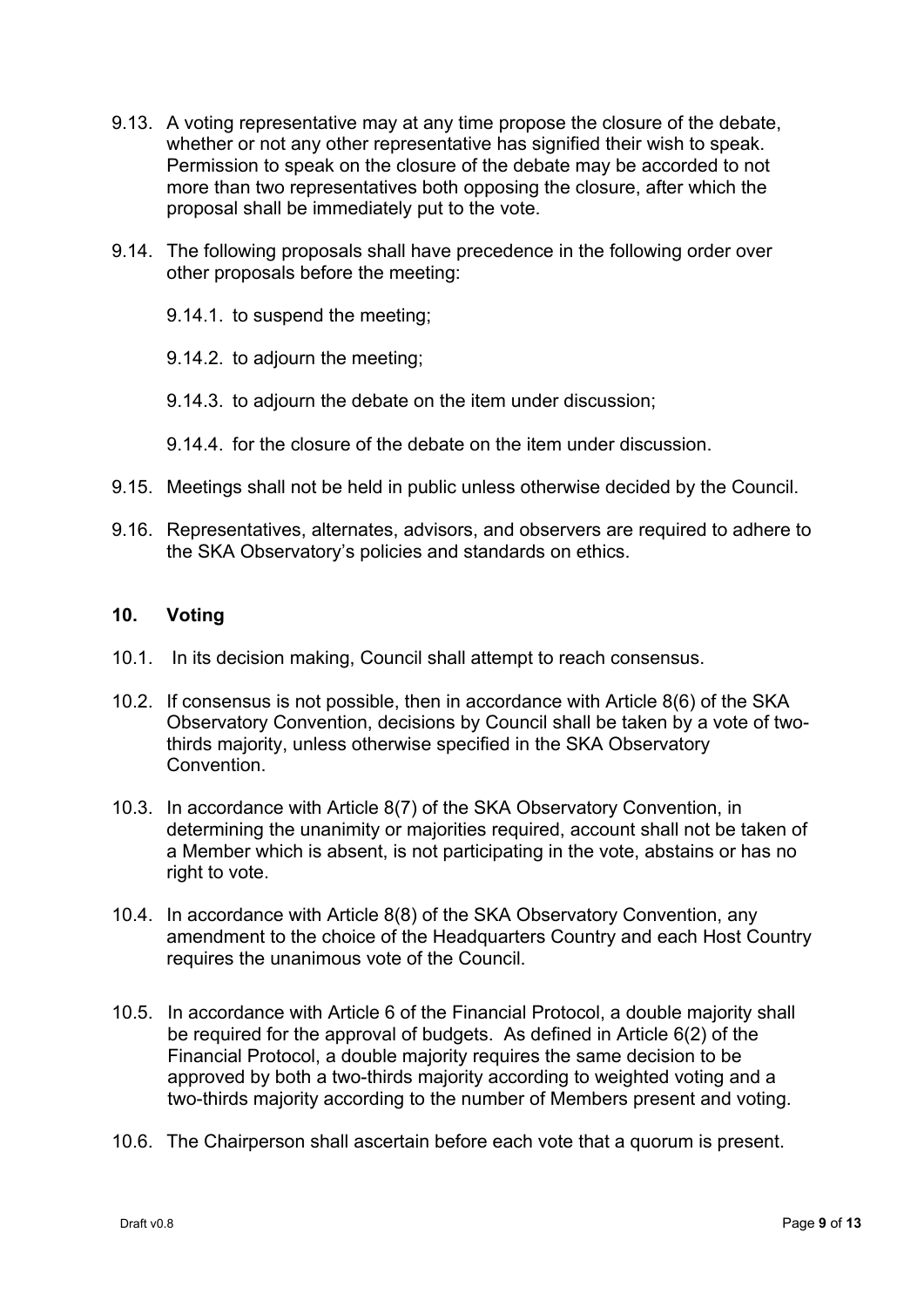- 10.7. Unless a quorum is present, no proposals shall be voted upon except a proposal to adjourn or suspend the meeting.
- 10.8. Representatives shall normally vote by a show of hands, except that any representative may request a roll call, which shall then be taken in the English alphabetical order of the names of the Members.
- 10.9. Upon request of at least two representatives present at the meeting, voting shall be held by secret ballot. In all voting by secret ballot two tellers shall be appointed from among the representatives to count the votes, assisted by the **Secretariat**
- 10.10. The result of all votes shall be included in the minutes referred to in Rule 11.
- 10.11. In accordance with Article 8(5) of the SKA Observatory Convention, each Member shall have one vote in Council, unless otherwise specified. The Chairperson, or Vice-chairperson when acting as Chairperson, shall have no right to vote.
- 10.12. A Member which is in arrears in the payment of its contributions shall have no vote at any Council session, however the Member may be authorised to vote if a two-thirds majority of all Members considers that the non-payment of contributions is due to circumstances beyond its control.
- 10.13. A new Member shall have voting rights from the date advised by the Government of the United Kingdom of Great Britain and Northern Ireland in their capacity as the Depository, in accordance with Article 20(2)b of the SKA Observatory Convention.
- 10.14. The Director-General, with the agreement of the Chairperson, may submit proposals to the Council for decision between meetings, if they consider that the matter is so urgent that it cannot be postponed to the next meeting of the Council but does not justify an extraordinary meeting.
- 10.15. The secretariat, with approval of the Chairperson, shall circulate the proposal to the representatives with an invitation to approve the proposal within a prescribed period (generally 21 days, but in urgent cases no less than one week), voting by correspondence. Votes received following the end of the prescribed period shall not be counted.
- 10.16. If the number of votes received during the prescribed period does not reach the required quorum, the proposal shall be considered to be rejected. It may, however, be re-submitted at the next meeting of Council.
- 10.17. The outcome of the vote by correspondence shall be reported to the next ordinary or extraordinary meeting.
- 10.18. Decisions on proposals submitted between meetings shall be subject to the same voting majorities as required by these Rules.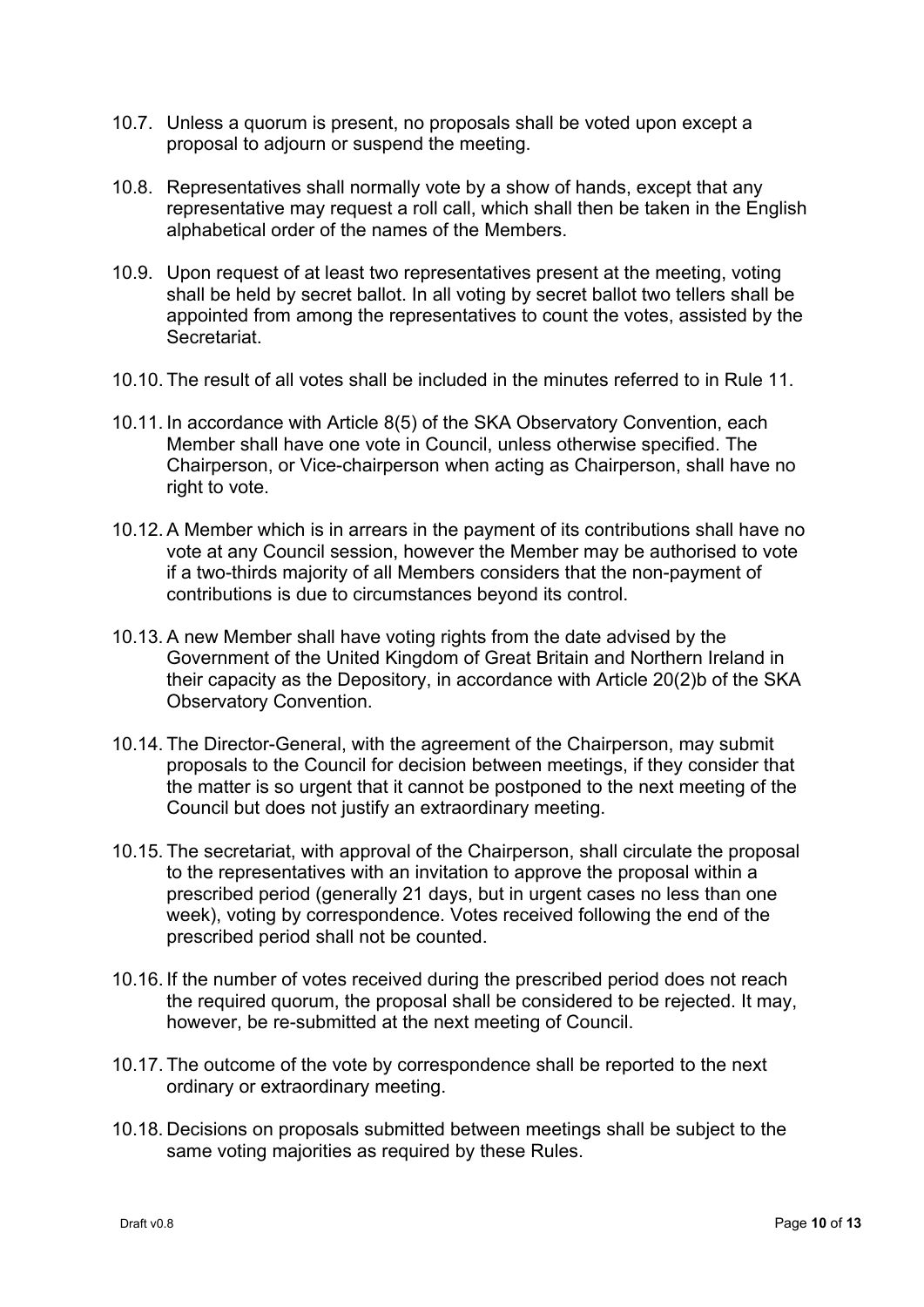# **11. Minutes**

- 11.1. After each meeting of the Council, the secretariat shall prepare draft minutes giving the substance of the discussions and recording the conclusions reached.
- 11.2. The draft minutes shall be circulated as soon as possible after the end of the meeting, following approval by the Chairperson.
- 11.3. Proposals for amendments to the draft minutes shall be sent to the secretariat in writing within two weeks after the date of their communication. Proposed amendments shall be circulated to Members before the following meeting of the Council.
- 11.4. At the beginning of each meeting the draft minutes of the previous meeting, after consideration of any amendments submitted, shall be approved by the Council.

# **12. Committees**

- 12.1. In accordance with Article 8(13) of the SKA Observatory Convention, the Council shall establish a Finance Committee on which every Member shall be represented.
- 12.2. In accordance with Article 8(13) of the SKA Observatory Convention, Council shall establish such other committees as may be necessary to accomplish the purpose of the SKA Observatory. The Council shall define the mandate and membership of such committees.
- 12.3. Each committee shall determine its own Rules of Procedure.
- 12.4. In addition to establishing standing committees, the Council shall also set up ad-hoc time-limited working groups with a defined remit as required.

# **13. Confidentiality**

- 13.1. All persons attending Council meetings shall maintain the confidentiality of proceedings, votes and documents relating to all matters identified as confidential, regardless of the manner of their transmission. The Chairperson shall consider any breach of confidence brought to the attention of the Council.
- 13.2. Participants of closed sessions shall ensure that matters discussed within those closed sessions remain confidential between those participants of closed sessions, unless confidentiality is waived by the Chairperson.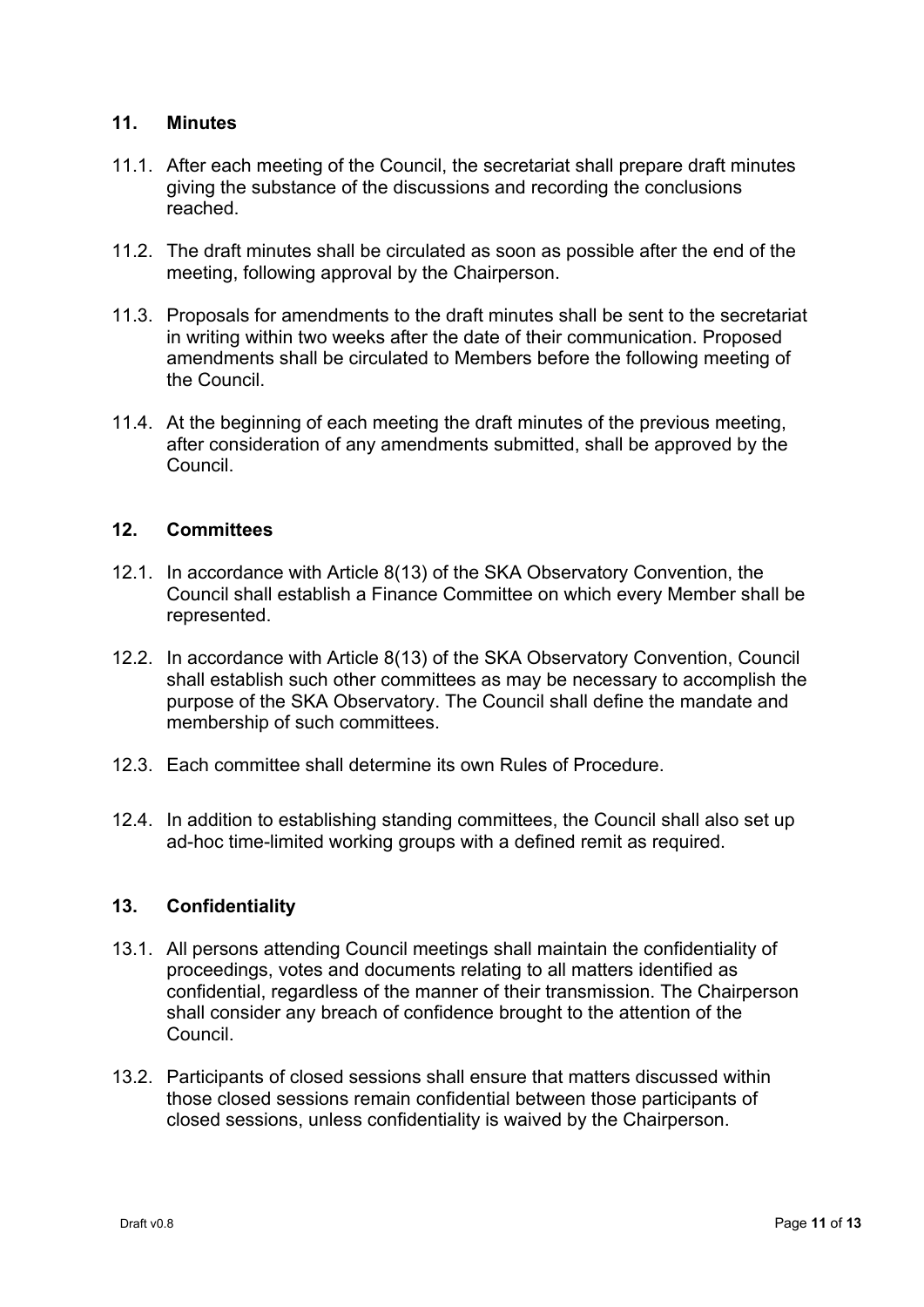# **14. Communications**

- 14.1. In the interests of rapid and efficient communication among Members of Council and other persons attending Council meetings, the Council shall whenever possible make use of generally available electronic communications facilities, especially electronic mail (e-mail) and the internet. The secretariat shall maintain a list of e-mail addresses relevant to the work of the Council and shall provide such information to the Members upon request.
- 14.2. The secretariat may use electronic means for transmission, distribution, and storage of documents without prejudice to other means of circulation of documents. Where documents and other communications subject to deadlines have to be transmitted, the relevant deadline shall be deemed to be met if within the time limit the documents or other communications are transmitted by e-mail or made available by the Secretariat. The Secretariat shall notify the representatives by e-mail when such documents have been made available.

# **15. Press Releases**

- 15.1. The Council will decide, in accordance with applicable policies and relevant rules and procedures, to what extent the records of Council meetings will be made public.
- 15.2. Public statements released concerning the proceedings of the Council shall be issued only by the Chairperson or Director-General, or by another person with their specific approval.

## **16. Interpretation of Rules**

- 16.1. The Council shall be the sole authority for the interpretation of these Rules.
- 16.2. In the event of conflict between any provision of these Rules and the SKA Observatory Convention and its Protocols, the following order of precedence shall apply:
	- 16.2.1. SKA Observatory Convention and its Protocols; and
	- 16.2.2. Rules of Procedure of the Council.

## **17. Language**

- 17.1. Council meetings shall be held in English.
- 17.2. Documentation provided to the meeting shall be provided in English.